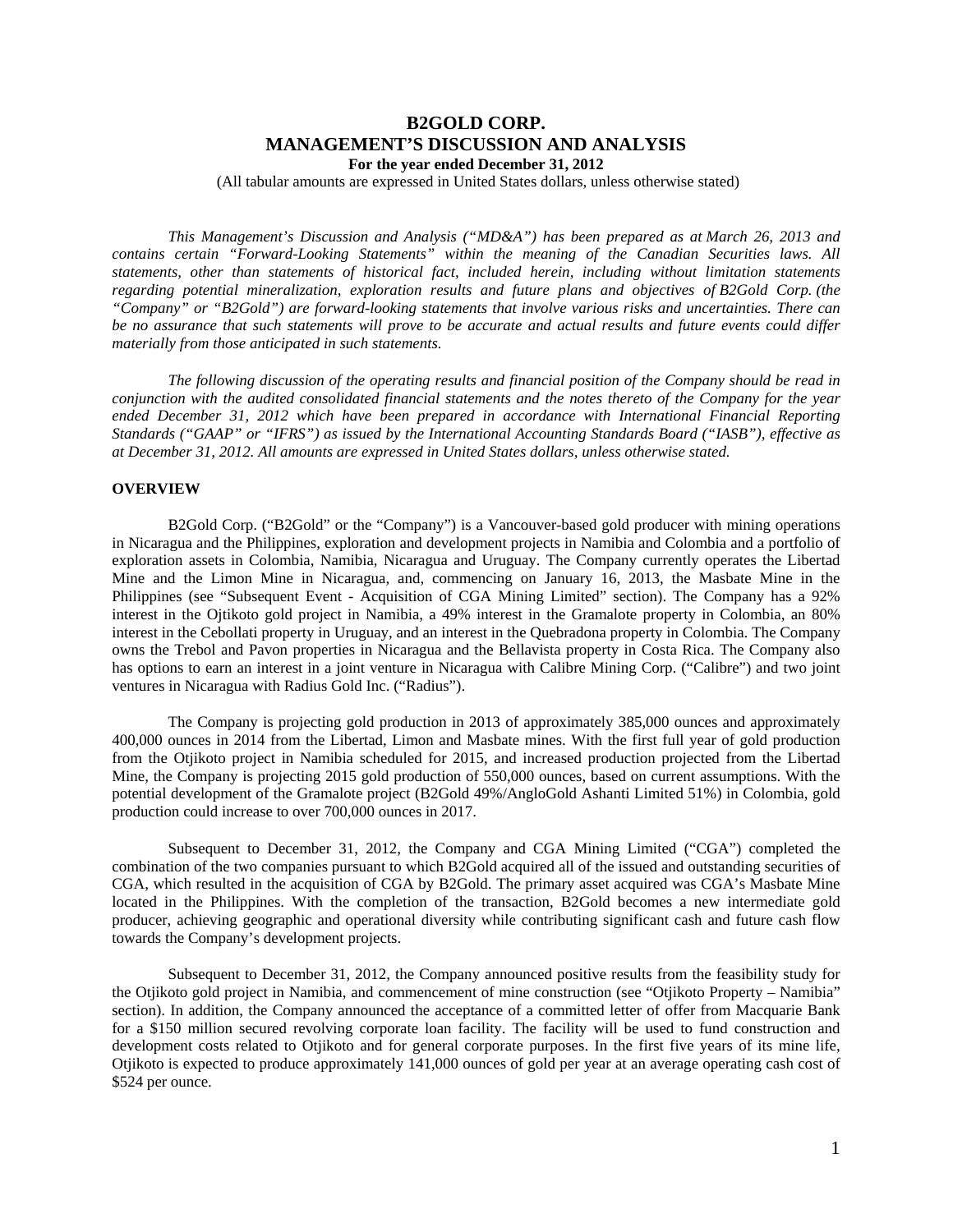On April 9, 2012, the Company and Radius announced that the two companies had entered into a binding letter agreement pursuant to which the Company agreed, among other things, to acquire a 100% interest in the Trebol and Pavon gold properties in Nicaragua. The parties entered into a definitive share purchase agreement dated July 24, 2012 and completed the transaction on August 10, 2012 (see "Investing activities, Trebol and Pavon" section).

On December 22, 2011, the Company acquired 100% of the shares of Auryx Gold Corp. ("Auryx") by way of plan of arrangement (the "Auryx Arrangement"). Pursuant to the terms of the Auryx Arrangement, on December 22, 2011, Auryx became a wholly-owned subsidiary of the Company and all of the issued and outstanding common shares of Auryx were transferred to the Company in consideration for the issuance by the Company to former shareholders of Auryx of 0.23 of a common share, plus a cash payment of C\$0.001, for each Auryx common share held. The Company issued an aggregate of  $37,187,002$  common shares to the former Auryx shareholders in connection with the Auryx Arrangement. The acquisition by the Company of Auryx added to the Company's property portfolio a 92% interest in the Otjikoto gold project in Namibia. In addition, the Company also acquired a 100% interest in two additional mineral properties in Namibia. For accounting purposes, the Arrangement has been accounted for by B2Gold as a purchase of net assets. For more information, please read Note 6 of the Company's consolidated financial statements for the year ended December 31, 2012.

## **SUBSEQUENT EVENT - ACQUISITION OF CGA MINING LIMITED**

On January 31, 2013, the Company and CGA announced that they had completed the combination of the two companies (the "Merger") by way of a court-approved scheme of arrangement (the "Scheme of Arrangement") and the merger implementation agreement dated September 18, 2012 between the Company and CGA (the "Merger Implementation Agreement"). Under the terms of the Merger, the Company acquired all of the issued and outstanding ordinary shares of CGA based on an exchange ratio of 0.74 of a common share of B2Gold for each CGA ordinary share. In addition, all of the outstanding stock options of CGA were cancelled and the former holders thereof received that number of B2Gold shares that corresponded to the value of the "in-the-money" portion of their CGA options. Upon closing of the Merger, CGA became a wholly-owned subsidiary of B2Gold.

As a result, B2Gold issued an aggregate of 250,039,641 common shares to the former CGA shareholders, representing approximately 39% of B2Gold's common shares issued and outstanding after closing of the Merger. An additional 1,933,557 common shares of B2Gold were issued to former CGA option holders upon cancellation of their stock options. As at January 31, 2013, following completion of the Merger, there were approximately 645,383,200 issued and outstanding common shares of B2Gold.

The business combination will be accounted for using the acquisition method, with B2Gold as the acquirer of CGA. The results of operations of CGA will be consolidated with those of B2Gold commencing on the Acquisition Date. For accounting purposes, the Acquisition Date was determined to be January 16, 2013. The primary asset acquired was CGA's Masbate Mine located in the Philippines.

The Masbate gold mine based on CGA's guidance is projected to produce approximately 200,000 ounces of gold annually over the current mine life of 15 years with the potential to extend beyond current projections given the significant exploration upside. B2Gold's management and technical teams look forward to working with the highly experienced Masbate management team and employees to continue to optimize mine operations and unlock the ultimate potential of the property. B2Gold plans to release its own guidance on the Masbate gold mine near midyear of 2013 once it has had additional time to review the mine plan and costs, and the reserve estimate.

The Masbate deposit has measured and indicated mineral reserves of 204.3 million tonnes at 0.76 grams per tonne ("g/t") gold containing 5.1 million ounces of gold and an inferred mineral resource of 102.8 million tonnes at 0.86 g/t gold containing 2.8 million ounces of gold (based on the NI 43-101 Technical Report filed on sedar by CGA on June 21, 2012). B2Gold intends to release updated reserves and resources guidance for the Masbate gold mine in the next few months.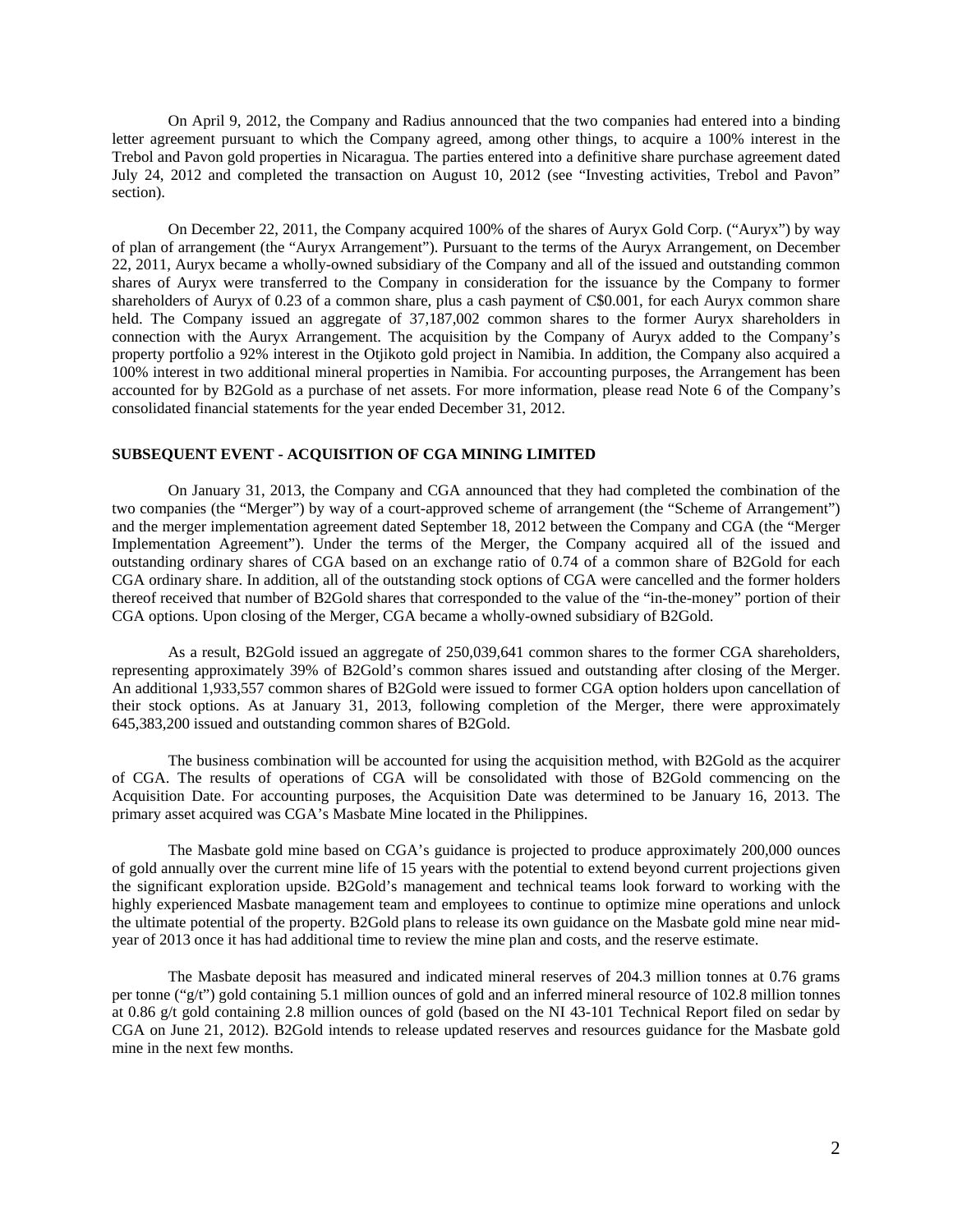# **REVIEW OF FINANCIAL RESULTS**

#### *Selected Annual & Quarterly Financial and Operating Results:*

|                                                                                                           | Three months ended<br>December 31<br>(unaudited) |         |         | <b>Years</b> ended<br>December 31<br>(unaudited) |         |  |  |
|-----------------------------------------------------------------------------------------------------------|--------------------------------------------------|---------|---------|--------------------------------------------------|---------|--|--|
|                                                                                                           | 2012                                             | 2011    | 2012    | 2011                                             | 2010    |  |  |
| Gold revenue (\$ in thousands)                                                                            | 70,783                                           | 66,894  | 259,051 | 225,352                                          | 127,521 |  |  |
| Gold sold (ounces)                                                                                        | 41,627                                           | 39,557  | 155,008 | 144,013                                          | 101,105 |  |  |
| Average realized gold price (\$/ounce)                                                                    | 1,700                                            | 1,691   | 1,671   | 1,565                                            | 1,261   |  |  |
| Gold produced (ounces)                                                                                    | 44,324                                           | 38,808  | 157,885 | 144,604                                          | 108,688 |  |  |
| Cash operating costs (\$/ounce gold)                                                                      | 604                                              | 542     | 587     | 527                                              | 591     |  |  |
| Total cash costs (\$/ounce gold)                                                                          | 657                                              | 632     | 640     | 612                                              | 657     |  |  |
| Adjusted net income $(1)(2)$ (\$ in thousands)                                                            | 17,642                                           | 23,339  | 79,598  | 80,521                                           | 16,068  |  |  |
| Adjusted earnings (loss) per share $-$ basic $(\$)$                                                       | 0.05                                             | 0.07    | 0.21    | 0.24                                             | 0.05    |  |  |
| Adjusted earnings (loss) per share - diluted (\$)                                                         | 0.04                                             | 0.07    | 0.20    | 0.23                                             | 0.05    |  |  |
| Net income (loss) $(\$$ in thousands) <sup>(2)</sup>                                                      | 10,948                                           | 20,837  | 51,907  | 56,300                                           | 20,031  |  |  |
| Earnings (loss) per share – basic (\$/share)                                                              | 0.03                                             | 0.06    | 0.13    | 0.17                                             | 0.07    |  |  |
| Earnings (loss) per share – diluted (\$/share)                                                            | 0.03                                             | 0.06    | 0.13    | 0.16                                             | 0.06    |  |  |
| Cash flows from operating activities (\$ in<br>thousands) - before changes in non-cash<br>working capital |                                                  |         |         |                                                  |         |  |  |
|                                                                                                           | 31,124                                           | 35,361  | 114,399 | 108,930                                          | 36,823  |  |  |
| Total assets (\$ in thousands)                                                                            | 676,465                                          | 563,041 | 676,465 | 563,041                                          | 334,654 |  |  |
| Long-term financial liabilities (\$ in thousands)                                                         |                                                  |         |         |                                                  |         |  |  |

*(1) Adjusted net income is a non-GAAP measure which excludes foreign exchange gains (losses), CGA acquisition costs, the write-off of mining interests and non-cash items consisting of deferred income tax expense and share-based payments expense. In addition, the 2010 comparatives*  exclude non-cash derivative losses on Canadian dollar denominated common share purchase warrants issued as part of the March 2009 Central Sun acquisition which are considered derivative instruments under IFRS, and the gain on sale of the Company's interest in the Kupol East and *West licenses.* 

*(2) Attributable to the shareholders of the Company.* 

#### *Fourth quarter 2012 and 2011*

The Company achieved record consolidated gold production from the Libertad and Limon mines in Nicaragua in the fourth quarter of 2012, producing 44,324 ounces of gold. Total gold production for 2012 was 157,885 ounces, another annual record and within the Company's 2012 guidance.

The Company is projecting another record year for gold production in 2013, with consolidated production from the Libertad and Limon Mines in Nicaragua estimated to total approximately 185,000 to 195,000 ounces of gold at a cash operating cost of approximately \$605 to \$635 per ounce. Gold production for the first half of 2013 from the two mines is estimated to total approximately 82,000 to 87,000 ounces of gold at a cash operating cost of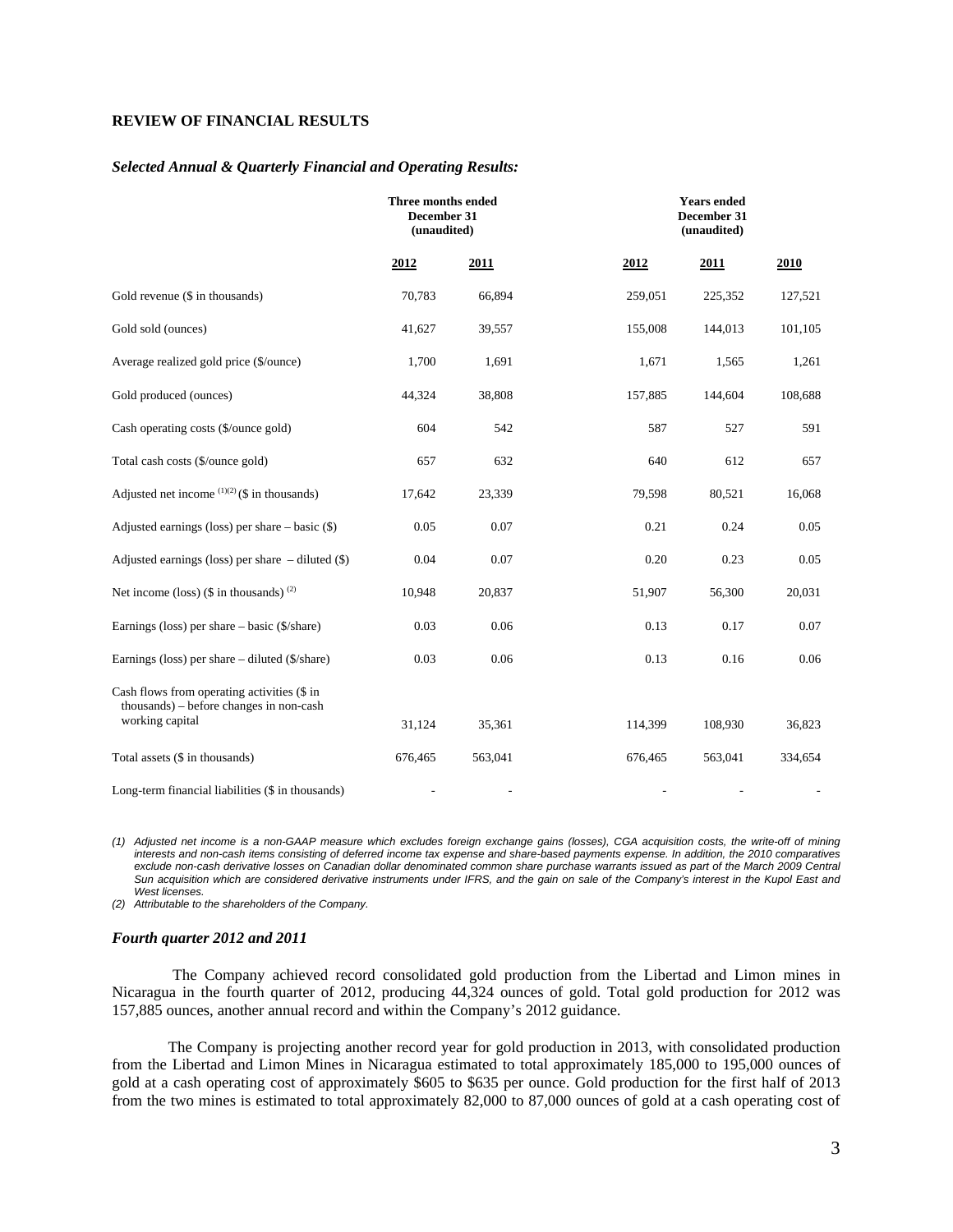approximately \$650 to \$680 per ounce and for the second half approximately 103,000 to 108,000 ounces of gold at a cash operating cost of approximately \$570 to \$600 per ounce.

With the completion of the B2Gold/CGA Transaction, the Company is projecting consolidated gold production in 2013 of approximately 385,000 ounces from the Libertad, Limon and Masbate mines.

Total gold revenue for the fourth quarter of 2012 increased to a record \$70.8 million on sales of 41,627 ounces at an average price of \$1,700 per ounce compared to \$66.9 million on sales of 39,557 ounces at an average price of \$1,691 per ounce in the 2011 fourth quarter. The Libertad Mine accounted for \$50.6 million (Q4 2011 -\$47.1 million) of gold revenue from the sale of 29,727 ounces (Q4 2011 – 27,786 ounces) while \$20.2 million (Q4 2011 - \$19.8 million) was contributed by the Limon Mine from the sale of 11,900 ounces ( $Q_4$  2011 – 11,771 ounces).

The Company's consolidated gold production during the fourth quarter of 2012 was 44,324 ounces at an operating cash cost of \$604 per ounce compared to 38,808 ounces produced over the same period last year at an operating cash cost of \$542 per ounce.

The Libertad Mine produced 30,113 ounces of gold, achieving a new quarterly production record, at an operating cash cost of \$589 per ounce compared to budget of 28,763 ounces at an operating cash cost of \$564 per ounce. The positive variance in gold production was mainly due to higher through-put tonnage (512,603 tonnes compared to budget of 508,936 tonnes) and a favourable variance in recovery (94.1% versus 90.4% budgeted). Gold recovery continues to outperform budget as the Company optimizes its plant processes. The Santa Maria Pit is in development and will start to produce ore in the first quarter of 2013. On October 16, 2012, the Company announced that it has received the mining permit for the Jabali Central deposit on the Libertad property. Mine infrastructure development has commenced.

The Limon Mine also had an outstanding quarter, achieving its highest quarterly output since B2Gold completed its business combination with Central Sun Mining Inc. on March 26, 2009. The Limon Mine produced 14,211 ounces (Q4 2011 – 12,650 ounces) of gold at an operating cash cost of \$635 per ounce (Q4 2011 - \$672 per ounce) compared to budget of 15,628 ounces at an operating cash cost of \$612 per ounce.

Cash flow from operating activities before changes in non-cash working capital was \$31.1 million (\$0.08 per share) in the fourth quarter of 2012 compared to \$35.4 million (\$0.10 per share) in the fourth quarter of 2011. Cash flow from operations in the quarter was the second highest in the Company's history (on an after tax basis), but was lower than in the fourth quarter of 2011, as a result of higher Nicaraguan income taxes payable. Current tax expense was \$4.1 million higher in the fourth quarter of 2012, as the Company had used most of its non-capital loss carry forwards, relating to the Libertad Mine, in the fourth quarter of 2011 to significantly offset its 2011 Nicaraguan taxable income.

The Company's strong operational performance and solid gold prices enabled the Company to finish the year with \$67.9 million in cash and cash equivalents.

Adjusted net income was \$17.6 million (\$0.05 per share) compared to \$23.3 million (\$0.07 per share) in the same period of 2011. Adjusted net income was calculated by excluding non-cash share-based compensation expense of \$2.9 million (Q4 2011 - \$0.9 million), the write-off of a mineral property option and exploration costs of \$1.5 million (Q4 2011 - \$nil), CGA acquisition costs of \$1.1 million (Q4 2011 - \$nil), non-cash deferred income tax expense of \$0.6 million (Q4 2011 - \$2.3 million), and foreign exchange losses of \$0.6 million (Q4 2011 – foreign exchange gains of \$0.8 million). The decrease in adjusted net income was mainly the result of higher Nicaraguan income taxes, as described above.

For the fourth quarter of 2012, the Company generated (GAAP) net income of \$10.9 million (\$0.03 per share) compared to \$20.8 million (\$0.06 per share) in the equivalent period of 2011.

General and administrative costs relate to the Company's head office in Vancouver, the Managua office in Nicaragua and administrative costs incurred in Costa Rica. Consolidated general and administrative costs increased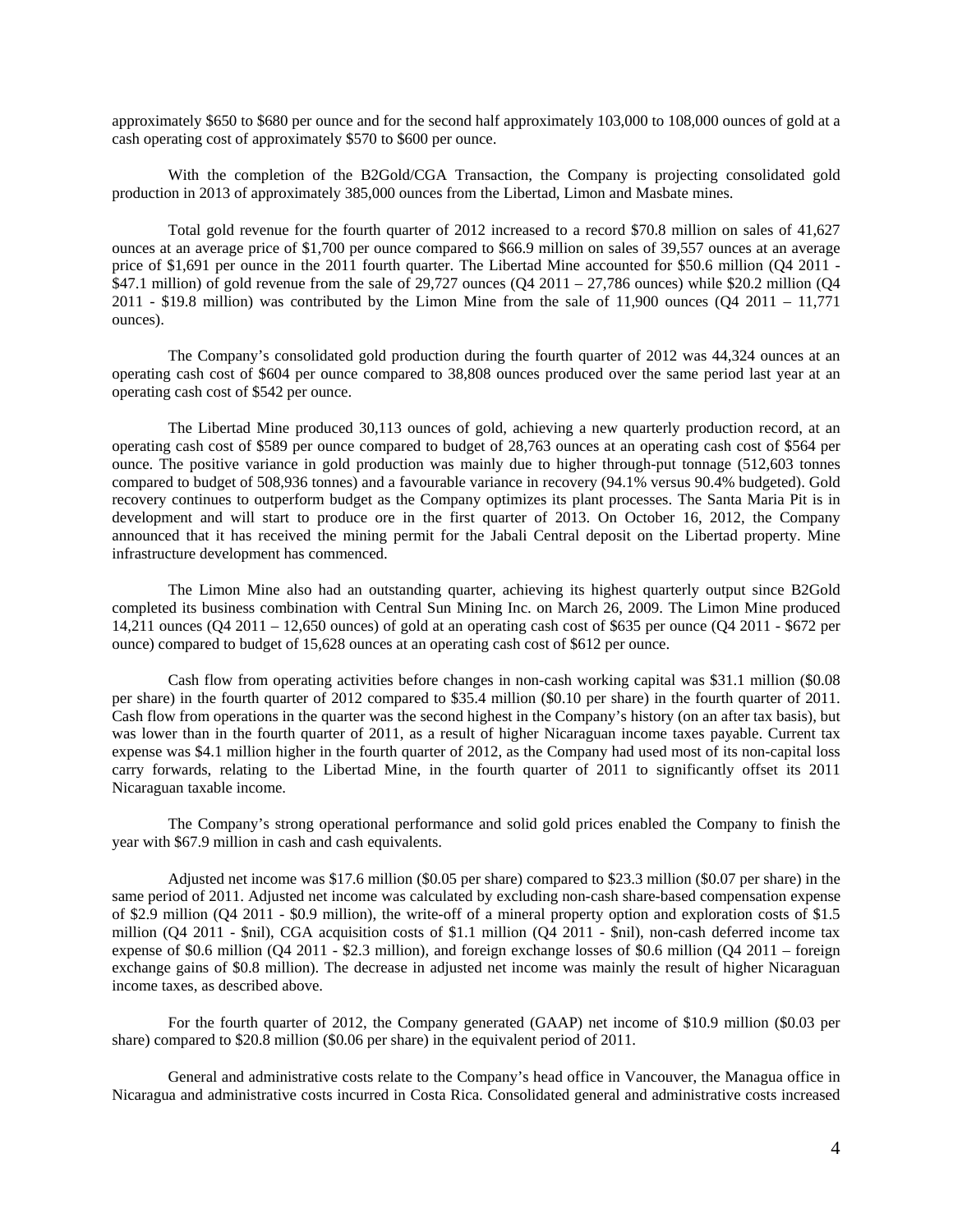in the fourth quarter of 2012 compared to the year ago period by approximately \$0.5 million, reflecting increased corporate growth/development activities.

Share-based payments expense for the quarter increased by \$1.9 million compared to the same quarter in 2011 due to stock options and restricted share units ("RSU") granted in 2012.

## *Fiscal Years 2012 and 2011*

Total gold production for 2012 was 157,885 ounces, an annual record and within the Company's 2012 guidance.

The Company is projecting another record year for gold production in 2013, with consolidated production from the Libertad and Limon Mines in Nicaragua estimated to total approximately 185,000 to 195,000 ounces of gold at a cash operating cost of approximately \$605 to \$635 per ounce. With the completion of the B2Gold/CGA Transaction, the Company is projecting consolidated gold production in 2013 of approximately 385,000 ounces from the Libertad, Limon and Masbate mines.

Total gold revenue for 2012 was a record \$259.1 million on sales of 155,008 ounces at an average price of \$1,671 per ounce compared to \$225.4 million on sales of 144,013 ounces at an average price of \$1,565 per ounce in 2011. The Libertad Mine accounted for \$179.6 million (2011 - \$154.8 million) of gold revenue from the sale of 107,398 ounces (2011 – 98,797 ounces) while \$79.5 million (2011 - \$70.6 million) was contributed by the Limon Mine from the sale of  $47,610$  ounces  $(2011 - 45,216)$  ounces).

The Company's consolidated gold production in 2012 was 157,885 ounces at an operating cash cost of \$587 per ounce compared to 144,604 ounces being produced in 2011 at an operating cash cost of \$527 per ounce.

The Libertad Mine produced a record 108,935 ounces at an operating cash cost of \$529 per ounce compared to budget of 103,493 ounces at an operating cash cost of \$557 per ounce. Gold production was higher than budget as a result of higher gold grades (1.80 g/t gold versus budget of 1.77 g/t) and higher gold recoveries (92.5% compared to budget of 90.4%). Operating expenses were marginally higher than budget, however, due to increased gold production the operating cash cost per ounce was lower than budget.

The Limon Mine also had an outstanding year, achieving its highest annual output since B2Gold completed its business combination with Central Sun Mining Inc. on March 26, 2009. The Limon Mine produced 48,950 ounces (2011 – 45,037 ounces) of gold at an operating cash cost of \$715 per ounce (2011 - \$678 per ounce) compared to budget of 50,377 ounces at an operating cash cost of \$701 per ounce.

Cash flow from operating activities before non-cash working capital changes increased to \$114.4 million (\$0.30 per share) in 2012 from \$108.9 million (\$0.32 per share) in the previous year. The increase reflects the Company's strong operating performance from both its Libertad and Limon mines and strength in gold prices, partially offset by higher Nicaraguan income taxes payable. The Company had used most of its non-capital loss carry forwards, relating to the Libertad Mine, in the fourth quarter of 2011 to significantly offset its 2011 Nicaraguan taxable income.

Adjusted net income was \$79.6 million (\$0.21 per share) in 2012 compared to \$80.5 million (\$0.24 per share) in 2011. Adjusted net income was calculated by excluding non-cash share-based compensation expense of \$16.6 million (2011 - \$6.2 million), non-cash deferred income tax expense of \$7.5 million (2011 - \$17.9 million), write-off of mineral property option costs of \$1.5 million (2011 - \$nil), CGA acquisition costs of \$1.6 million (2011 - \$nil), and foreign exchange losses of \$0.5 million (2011 - \$0.1 million). The decrease in adjusted net income was mainly due to an \$11.6 million increase in current tax expense, as described above.

For 2012, the Company generated (GAAP) net income of \$51.9 million (\$0.13 per share) compared to \$56.3 million (\$0.17 per share) in 2011.

Royalty and production tax expense decreased to \$8.5 million from \$12.2 million in 2011, attributable to the revised tax treatment of ad-valorem taxes (see below).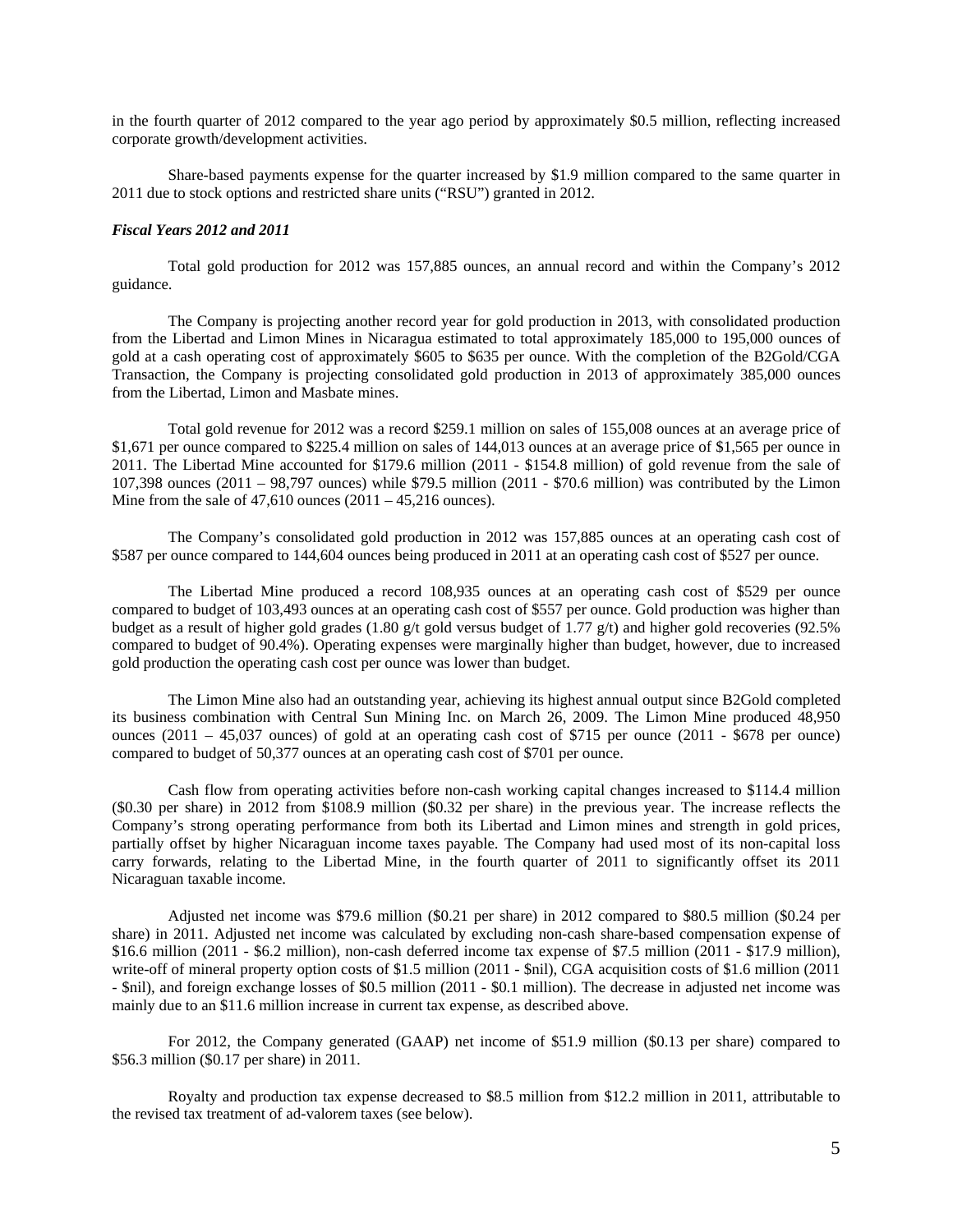In Nicaragua, the State is entitled to a proportional extraction royalty ("ad-valorem" tax) over the substances extracted from a mineral concession. The amount of ad-valorem tax is 3% for minerals. Under Nicaraguan law, the ad-valorem tax paid is considered a deductible expense for purposes of computing corporate income tax. However, when this law was enacted, it included a grandfathering rule which allowed concessions granted prior to this law to continue operating under its existing regime. Under the mining law applicable to Desarrollo Minero de Nicaragua S.A. ("Desminic"), the Company's indirect subsidiary which owns and operates the Libertad Mine, the amount paid as ad-valorem tax could be applied as a direct credit against corporate income tax.

On May 25 2012, the Nicaraguan tax administration notified Desminic that it accepted Desminic's request to treat ad-valorem taxes paid by Desminic as direct credits against Desminic's corporate income tax due, rather than as a deductible expense in computing its corporate income tax. Prior to the acceptance of Desminic's request, the Company had taken a conservative position treating its ad-valorem payments as a deductible expense rather than as a tax credit. In the second quarter of 2012, the Company began recording these payments as tax credits. Advalorem taxes paid in the first quarter of 2012 of \$1.3 million were also reclassified from royalty and production tax expense on the consolidated statement of operations to income tax credits (reducing estimated current taxes payable on the consolidated balance sheet).

The Company has also filed amended 2011 and 2010 income tax returns for Desminic to report the advalorem taxes as direct credits. This resulted in a \$1.7 million reduction in current income taxes and a \$2.6 million reduction in deferred income taxes. These reductions were recorded in the second quarter of 2012.

The Company's subsidiary which owns and operates the Limon Mine, Triton Minera S.A., continues to record its ad-valorem payments as a deductible expense rather than a tax credit as it operates under the new mining law.

General and administrative costs relate to the Company's head office in Vancouver, the Managua office in Nicaragua and administrative costs incurred in Costa Rica. Consolidated general and administrative costs increased to \$17.6 million from \$16.6 million in 2011, reflecting increased corporate growth/development activities.

Share-based payment expense increased to \$16.6 million in 2012 from \$6.2 million in 2011. The increase was due to the issuance of 2.4 million RSU in the second quarter of 2012 and 10 million additional stock options in the first quarter of 2012 (the fair values of both the RSU and stock options are being recognized over their respective vesting periods). The share-based compensation expense in 2012 relating to RSU was \$5 million (2011 - \$nil) and \$10 million (2011 - \$2.8 million) to stock options. Also included in share-based compensation expense was \$1.6 million, the market value of 0.5 million common shares awarded under the Company's Incentive Plan to a senior employee, George Johnson, on May 28, 2012. None of the stock options granted were awarded to senior employees who were founders of the Company.

Total assets increased to \$676.5 million at December 31, 2012 from \$563 million at December 31, 2011, due to a \$122 million increase in mining interests, partially offset by a \$13.5 million decrease in working capital. Additions to mining interests included \$30.9 million and \$20.4 million being spent (on a cash basis) in 2012 on the exploration and development of the Gramalote and Otjikoto projects, respectively, as well as \$12.7 million on Jabali. The Company also acquired the Trebol and Pavon properties from Radius for non-cash consideration of \$16.9 million. The remaining increase in mining interests was mainly attributable to additions to property, plant and equipment at the Libertad and Limon mines (see "Investing activities" section) and to capitalized exploration expenditures.

### *Fiscal Years 2011 and 2010*

Gold revenue for 2011 was \$225.4 million on sales of 144,013 ounces at an average price of \$1,565 per ounce compared to \$127.5 million on sales of 101,105 ounces at an average price of \$1,261 per ounce in 2010. Gold revenue increased by 77%, due to a 24% increase in the average gold price received and a 42% increase in gold ounces sold. The Libertad Mine accounted for \$154.8 million of gold revenue from the sale of 98,797 ounces while \$70.6 million was contributed by the Limon Mine from the sale of 45,216 ounces.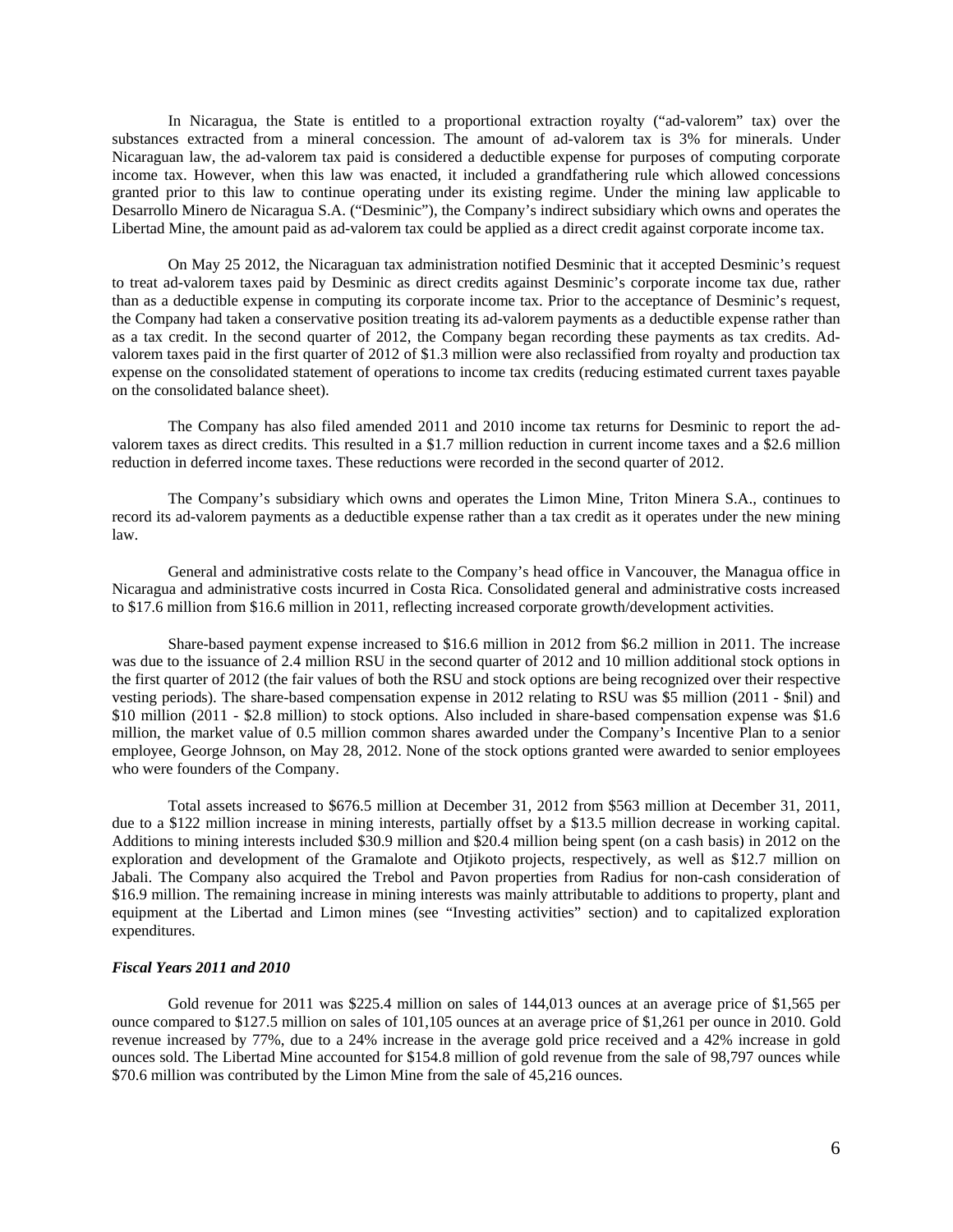Cash flow from operating activities (before non-cash working capital changes) increased by 196% to \$108.9 million (\$0.32 per share) in 2011 from \$36.8 million (\$0.12 per share) in the previous year. The increase reflects the Company's strong operating performance from both its Libertad and Limon Mines and strength in gold prices.

The Company's consolidated gold production in 2011 was 144,604 ounces (exceeding the Company's original guidance of 135,000 ounces) at an operating cash cost of \$527 per ounce (also better than guidance) compared to 108,688 ounces produced over the same period last year at an operating cash cost of \$591 per ounce (and compared to the 2011 budget which was 136,410 ounces of gold at an operating cash cost of \$549 per ounce).

Adjusted net income was \$80.5 million (\$0.24 per share) in 2011 compared to \$16.1 million (\$0.05 per share) in the same period of 2010. Adjusted net income was calculated by excluding non-cash deferred income tax expense of \$17.9 million (2010 - \$6.5 million), resulting mainly from a decrease in non-capital tax loss carryforwards, non-cash share-based compensation expense of \$6.2 million (2010 - \$1.9 million) and foreign exchange losses of \$0.1 million (2010 – foreign exchange gains of \$1.2 million). The adjusted net income in 2010 also excluded a \$24.1 million gain from the sale of the Company's interest in the Kupol East and West licenses, a writeoff of deferred exploration costs of \$2.8 million and non-cash derivative losses of \$10 million relating to common share purchase warrants. The Company's Canadian dollar denominated common share purchase warrants issued as part of the March 2009 acquisition of Central Sun were considered derivative instruments under IFRS.

For 2011, the Company generated (GAAP) net income of \$56.3 million (\$0.17 per share) compared to \$20 million (\$0.07 per share) in the equivalent period of 2010.

General and administrative costs in 2011 increased to \$16.6 million from \$13 million, mainly as a result of salary increases, reflecting the growth of the Company, and bonuses paid to senior management at the Vancouver and Managua offices.

The increase in share-based compensation expense of \$4.2 million over the same period in 2010 mainly reflected the market value of 1 million common shares awarded under the Company`s Incentive Plan to a senior employee, George Johnson, of the Company on July 5, 2011. At the time the Incentive Plan was established, it was assumed that allocations from the Plan would occur outside the Company. The Company was controlled by individuals, who report the shares in the Plan on their Insiders Reports, and there is no requirement to consult the Company regarding distributions. It was also assumed, therefore, that any distribution would not be recorded by the Company. Furthermore, since these shares were issued from treasury in 2007 and held by the trust, this transaction has not resulted in any changes to the overall outstanding shares of the Company.

During 2011, the Company contributed approximately \$4 million (2010 - \$0.9 million) to social programs, mostly in Nicaragua. A contribution of \$0.75 million was made in October 2011 to the National System for Prevention, Mitigation and Attention to Disasters, to alleviate the immediate needs of the population affected by heavy rains in several areas of Nicaragua.

Total assets increased to \$563 million at December 31, 2011 from \$334.7 million at December 31, 2010, mainly due to an increase in mining interests as a result of the acquisition of Auryx Gold's Otjikoto property on December 22, 2011 as well as to 2011 capital expenditures (including exploration and development) incurred mostly on the Libertad and Limon Mines and Gramalote project (see "Investing activities" section).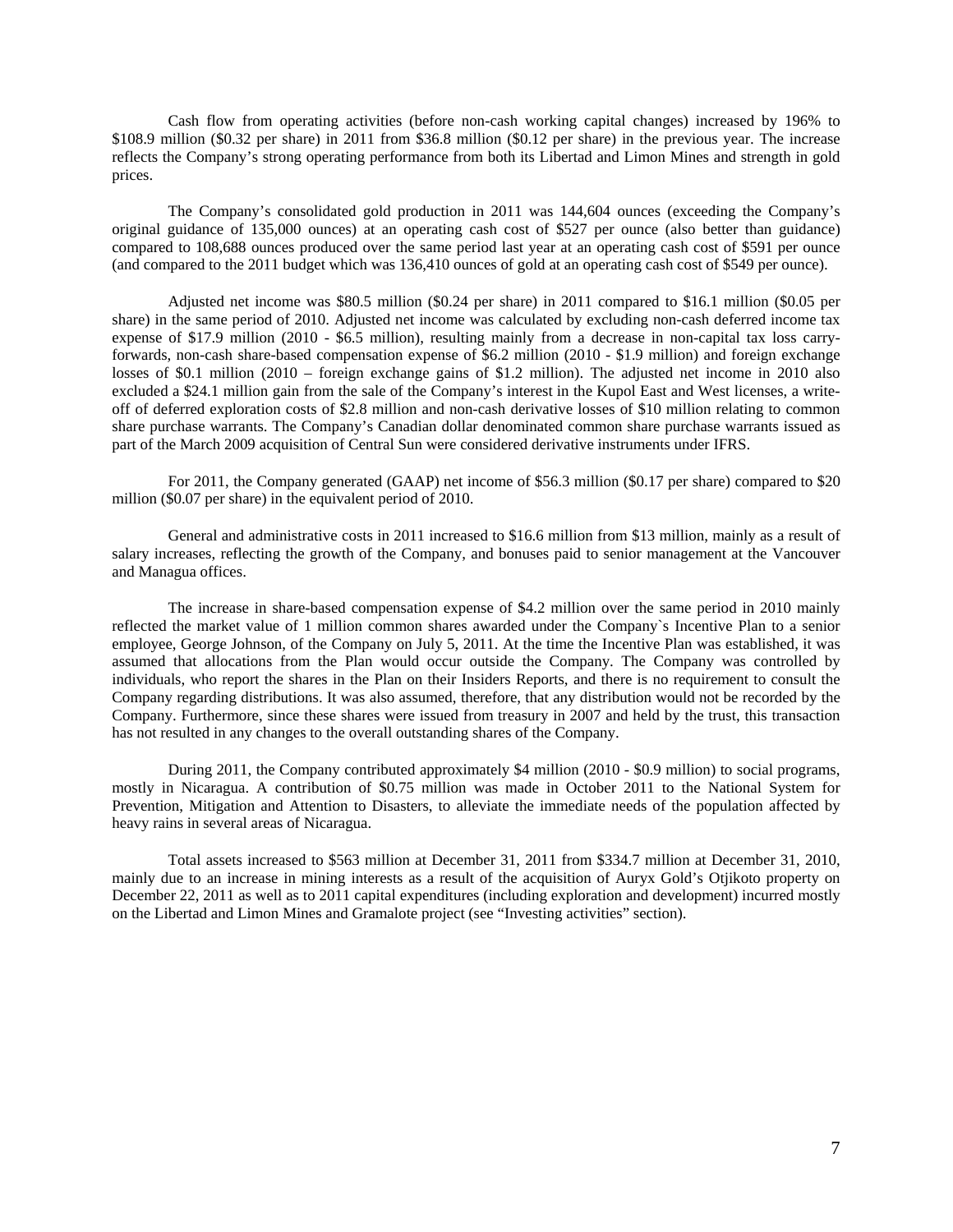## **LIBERTAD MINE – NICARAGUA**

|                                                                   | Three months ended<br>December 31<br>(unaudited) |         |           | <b>Years ended</b><br>December 31<br>(unaudited) |  |
|-------------------------------------------------------------------|--------------------------------------------------|---------|-----------|--------------------------------------------------|--|
|                                                                   | 2012                                             | 2011    | 2012      | 2011                                             |  |
| Gold revenue (\$ in thousands)                                    | 50,549                                           | 47,055  | 179,558   | 154,758                                          |  |
| Gold sold (ounces)                                                | 29,727                                           | 27,786  | 107,398   | 98,797                                           |  |
| Average realized gold price (\$/ounce)                            | 1,700                                            | 1,693   | 1,672     | 1,566                                            |  |
| Tonnes of ore milled                                              | 512,603                                          | 500,726 | 2,041,415 | 1,992,264                                        |  |
| Grade (grams/tonne)                                               | 1.94                                             | 1.77    | 1.80      | 1.72                                             |  |
| Recovery (%)                                                      | 94.1                                             | 92.0    | 92.5      | 91.0                                             |  |
| Gold production (ounces)                                          | 30,113                                           | 26,158  | 108,935   | 99,567                                           |  |
| Cash operating costs (\$/ounce gold)                              | 589                                              | 479     | 529       | 460                                              |  |
| Total cash costs (\$/ounce gold) $(3)$                            | 626                                              | 567     | 564       | 541                                              |  |
| Cash flows from Libertad Mine operations <sup>(4)</sup>           | 34,577                                           | 31,487  | 120,569   | 101,911                                          |  |
| Capital expenditures (\$ in thousands)                            | 6,696                                            | 5,065   | 29,586    | 28,098                                           |  |
| Capital expenditures (\$ in thousands) - Jabali<br>development    | 4,146                                            | 3,358   | 12,693    | 7,834                                            |  |
| Exploration $(\$$ in thousands) – including Jabali<br>exploration | 1,219                                            | 3,210   | 6,712     | 10,747                                           |  |

*(3) In the second quarter of 2012, the Company began recording its ad-valorem taxes as tax credits. Ad-valorem taxes paid in the first quarter of 2012 of \$1.3 million were reclassified from royalty and production tax expense on the consolidated statement of operations to income tax credits (reducing estimated current taxes payable on the consolidated balance sheet).* 

*(4) Cash flows from Libertad Mine operations is a non-GAAP measure calculated based on gold revenue less total cash operating costs.* 

The Libertad Mine established a new quarterly production record of 30,113 ounces of gold in the fourth quarter of 2012, which capped off a record production year of 108,935 ounces of gold, at the upper range of 2012 guidance.

As a result of record gold production and continued strong spot gold prices, the Libertad Mine also generated record cash flows from operations of \$34.6 million in the quarter (Q4 2011 - \$31.5 million), representing an increase of approximately 17.5% compared with the previous quarter in 2012 and 10% compared with the same period in 2011. Annual cash flows from the Libertad Mine were also a record \$120.6 million, an increase of 18.3% over last year's record.

Gold sales from the Libertad Mine totalled 29,727 ounces in the fourth quarter of  $2012 (Q4 2011 - 27,786$ ounces) at an average realized price of \$1,700 per ounce (Q4 2011 - \$1,693 per ounce), generating revenue of \$50.5 million (Q4 2011 - \$47.1 million).

For the fourth quarter of 2012, the Libertad Mine produced 30,113 ounces of gold at an operating cash cost of \$589 per ounce compared to budget of 28,763 ounces at an operating cash cost of \$564 per ounce. The positive variance in gold production was mainly due to higher through-put tonnage (512,603 tonnes compared to budget of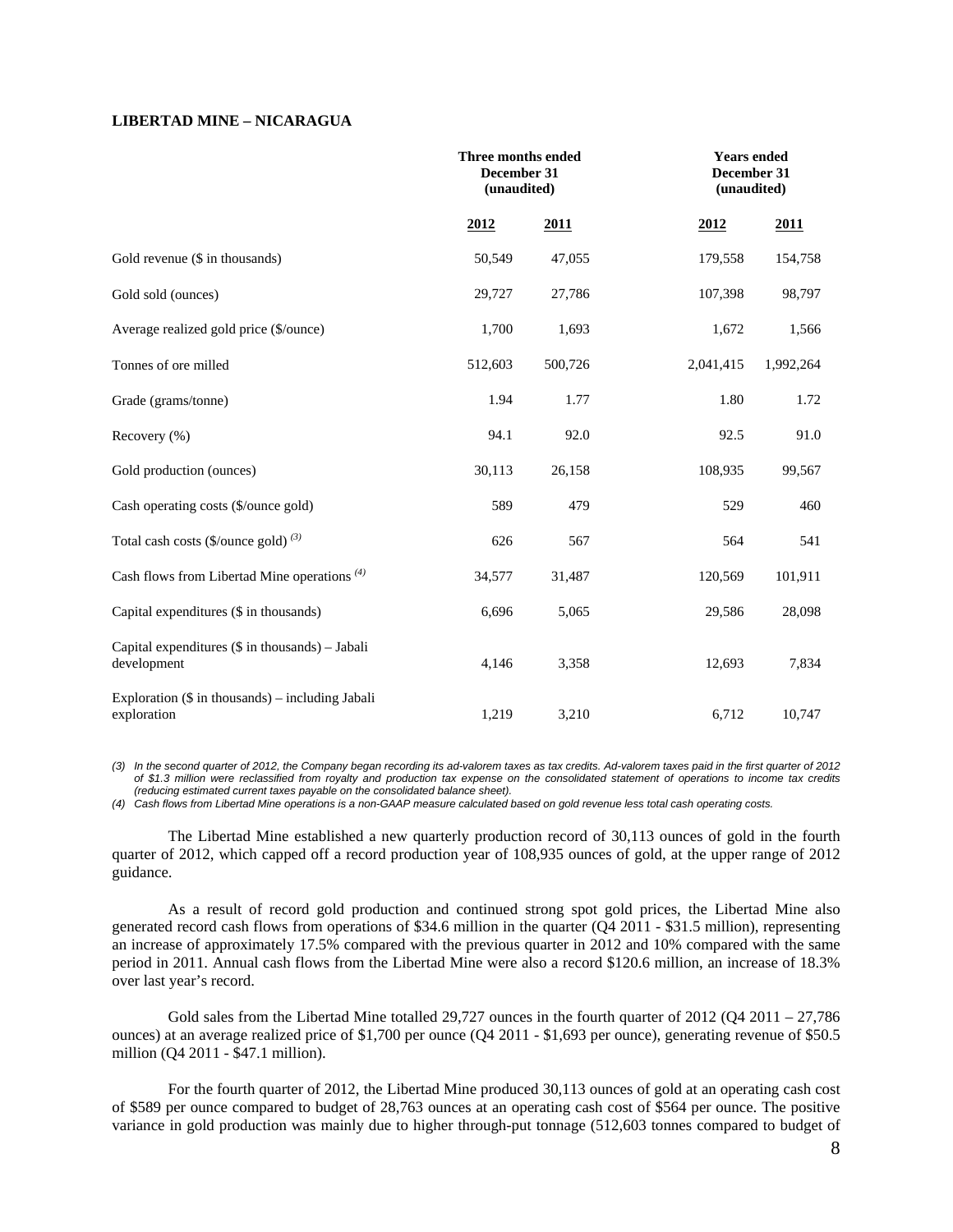508,936 tonnes) and a favourable variance in recovery (94.1% versus 90.4% budgeted). Gold recovery continues to outperform budget as the Company optimizes its plant processes. The Crimea pit contributed 43% and the Mojon pit 57% of the ore milled in the quarter (no spent ore was processed in the quarter). The Santa Maria Pit is in development and will start to produce ore in the first quarter of 2013. Although gold production was better than budget, the operating cash cost per ounce was slightly higher than budget mainly due to higher mining costs (contractor, blasting, fuel), crushing and grinding costs, and higher process plant consumable use and cost (power, reagents). Mill throughput averaged 5,572 tonnes per day for the quarter.

For the year ended 2012, the Libertad Mine generated gold revenue of \$179.6 million from the sale of 107,398 ounces at an average price of \$1,672 per ounce, compared to \$154.8 million from the sale of 98,797 ounces at an average price of \$1,566 per ounce in the same period of 2011. Total gold production was 108,935 ounces at an operating cash cost of \$529 per ounce compared to budget of 103,493 ounces at \$557 per ounce. Gold production was higher than budget as a result of higher gold grades (1.80 g/t gold versus budget of 1.77 g/t) and higher gold recoveries (92.5% compared to budget of 90.4%). Operating expenses were marginally higher than budget, however, due to increased gold production the operating cash cost per ounce was lower than budget.

Total capital expenditures in the fourth quarter of 2012 were \$10.8 million, with the main capital items consisting of \$4.1 million for the Jabali feasibility and development, \$3.1 million for deferred stripping costs mainly at the Santa Maria open pits, \$0.5 million for construction of new buildings and the remaining expenditures mainly for plant improvements and equipment. Total capital expenditures for 2012 were \$42.3 million of which \$12.7 million related to Jabali feasibility and development, \$11.7 million to deferred stripping, \$5.9 million to the phase III tailings pond lift, \$1.8 million to mine buildings, \$1.1 million to land purchases, and the remainder mostly to plant improvements and equipment.

The Company has received the mining permit for the Jabali Central deposit and has commenced mine infrastructure development and pre-stripping at Jabali in the first quarter of 2013. Ore shipments from Jabali are scheduled to begin late in the third quarter of 2013. Ore from the Santa Marie pit will have the largest impact on grade improvements in 2013, while the Jabali pit is being developed.

On April 5, 2012, the Company announced an update of its mineral resources as at December 31, 2011 for Jabali. Based on the successful 2011 exploration and infill drilling programs, the Company reported an increase in mineral resources at Libertad for the Jabali deposit. The most significant increase is in indicated mineral resources as a result of the conversion of mineral resources from the inferred category due to infill drilling.

The current mineral resource for the Jabali Antenna and Central zones, is reported within a \$1,350 per ounce gold optimized Whittle pit shell above a cut-off grade of 0.70  $g/t$  gold. As a result, the in pit indicated mineral resource is 4.19 million tonnes at a grade of 3.39 g/t gold containing 456,863 ounces of gold and inferred mineral resources is 1.89 million tonnes at a grade of 3.06 g/t gold containing 186,610 ounces of gold. An updated mineral reserve and resource estimate for Jabali is expected to be released in March 2013.

The resource at Jabali not only indicates the potential to significantly increase Libertad's original seven year mine life but will also result in the delivery of higher grade ore to the mill starting in the third quarter of 2013, resulting in higher annual gold production and improved operating costs per ounce produced.

The Libertad Mine is projected to produce approximately 131,000 to 137,000 ounces of gold in 2013 at an operating cash cost of approximately \$560 to \$590 per ounce. Gold production for the first half of 2013 is estimated to total approximately 56,000 to 59,000 ounces of gold at a cash operating cost of approximately \$620 to \$650 per ounce and for the second half approximately 75,000 to 78,000 ounces of gold at a cash operating cost of approximately \$515 to \$545 per ounce. Cash from mining operations at the Libertad Mine is projected at approximately \$135 million (based on a \$1,600 per ounce gold spot price).

Gold production in 2013 at Libertad is budgeted to be approximately 30% higher in the second half of 2013 compared to the first six months of 2013 due to increased mill through-put as a result of a mill expansion projected to be completed by mid-year, increasing the mill capacity by 10%, and higher grade ore from the Santa Maria and Jabali open pits, as well as higher gold recoveries. The Libertad Mill is budgeted to process an average of 5,743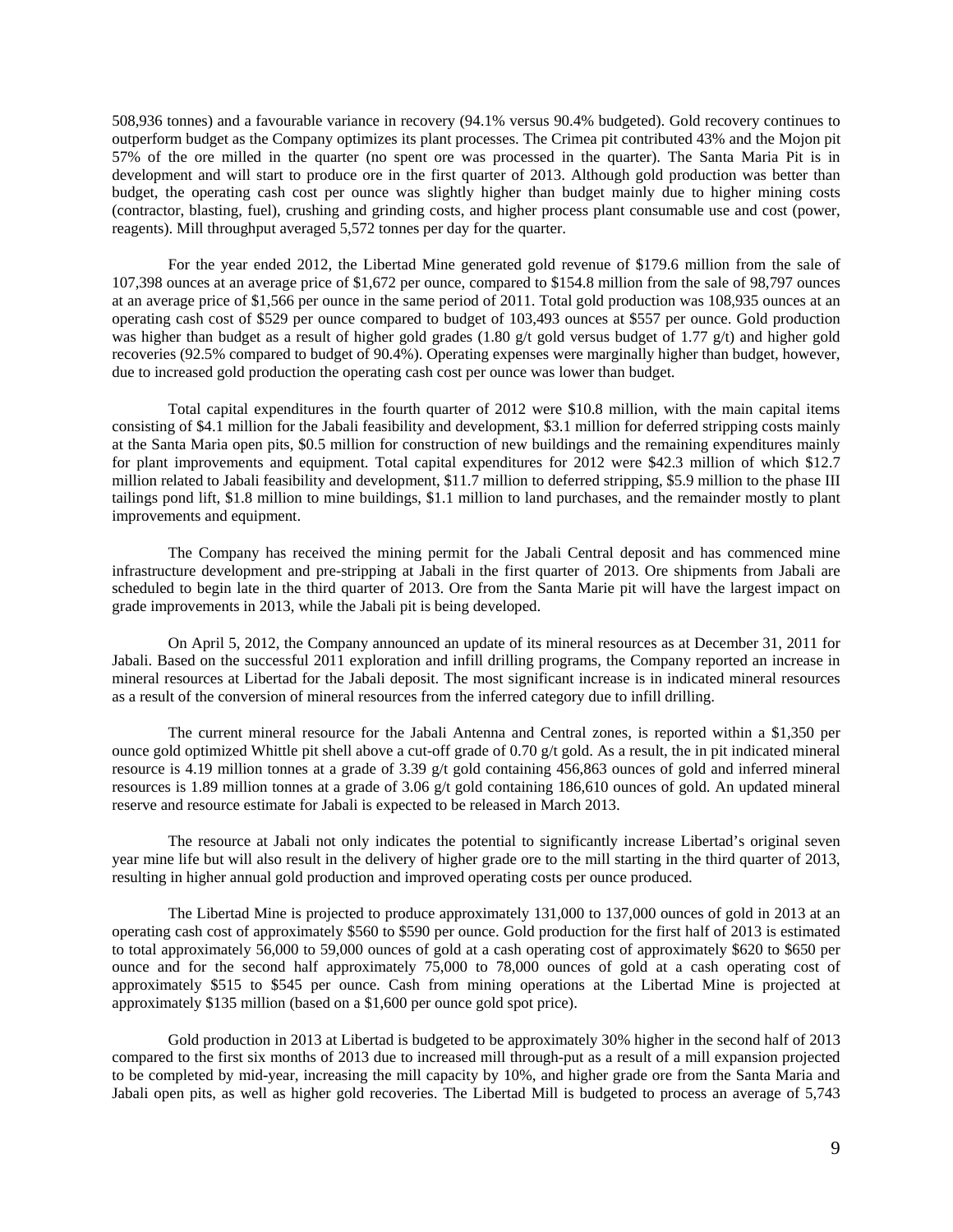tonnes of ore per day for a total of approximately 2.1 million tonnes of ore for the year at an average grade of 2.19 g/t gold.

Operating cash costs for 2013 are budgeted to increase over the 2012 budget due to higher strip ratios, higher energy, consumables, and contractor mining costs. Offsetting these costs is the production increase from the mill expansion and higher budgeted gold grade of 2.19 g/t and gold recoveries of 92%.

The Company has budgeted capital costs at Libertad in 2013, totaling approximately \$31.4 million. The majority of this capital cost will be expended on preparation and equipment for surface mining of the Jabali Central pit, pre-stripping at the Santa Maria, Mojon and Jabali pits, and the aforementioned mill expansion.

The Libertad exploration budget for 2013 is approximately \$4.7 million for a total of approximately 11,000 metres of planned drilling. The program includes completing the Jabali infill drilling, Mojon and San Juan resource drilling and continued exploration on a number of regional targets, including the Volcan – El Gallo district, Cerro Quiroz and others.

## **LIMON MINE – NICARAGUA**

|                                             |         | Three months ended<br>December 31<br>(unaudited) |         | <b>Years</b> ended<br>December 31<br>(unaudited) |  |  |
|---------------------------------------------|---------|--------------------------------------------------|---------|--------------------------------------------------|--|--|
|                                             | 2012    | 2011                                             | 2012    | 2011                                             |  |  |
| Gold revenue (\$ in thousands)              | 20,234  | 19,839                                           | 79,493  | 70,594                                           |  |  |
| Gold sold (ounces)                          | 11,900  | 11,771                                           | 47,610  | 45,216                                           |  |  |
| Average realized gold price (\$/ ounce)     | 1,700   | 1,685                                            | 1,670   | 1,561                                            |  |  |
| Tonnes of ore milled                        | 107,034 | 100,888                                          | 397,438 | 380,777                                          |  |  |
| Grade (grams/tonne)                         | 4.53    | 4.32                                             | 4.22    | 4.10                                             |  |  |
| Recovery (%)                                | 91.4    | 91.0                                             | 91.1    | 90.0                                             |  |  |
| Gold production (ounces)                    | 14,211  | 12,650                                           | 48,950  | 45,037                                           |  |  |
| Cash operating costs (\$/ ounce)            | 635     | 672                                              | 715     | 678                                              |  |  |
| Total cash costs (\$/ ounce)                | 723     | 765                                              | 811     | 769                                              |  |  |
| Cash flows from Limon Mine operations $(5)$ | 11,335  | 10,774                                           | 40,475  | 35,984                                           |  |  |
| Capital expenditures (\$ in thousands)      | 4,570   | 4,865                                            | 21,461  | 20,784                                           |  |  |
| Exploration $(\$$ in thousands)             | 1,161   | 696                                              | 4,645   | 3,299                                            |  |  |

*(5) Cash flows from Limon Mine operations is a non-GAAP measure calculated based on gold revenue less total cash operating costs.* 

The Limon Mine also had an outstanding quarter, achieving its highest quarterly output since B2Gold completed its business combination with Central Sun Mining Inc. on March 26, 2009. The Limon Mine produced 14,211 ounces of gold in the fourth quarter of 2012 compared to 12,715 ounces in the third quarter of 2012 and 12,650 ounces in the fourth quarter of 2011. The Limon Mine also recorded its most successful year in the past nine years, producing 48,950 ounces of gold, within 2012 guidance.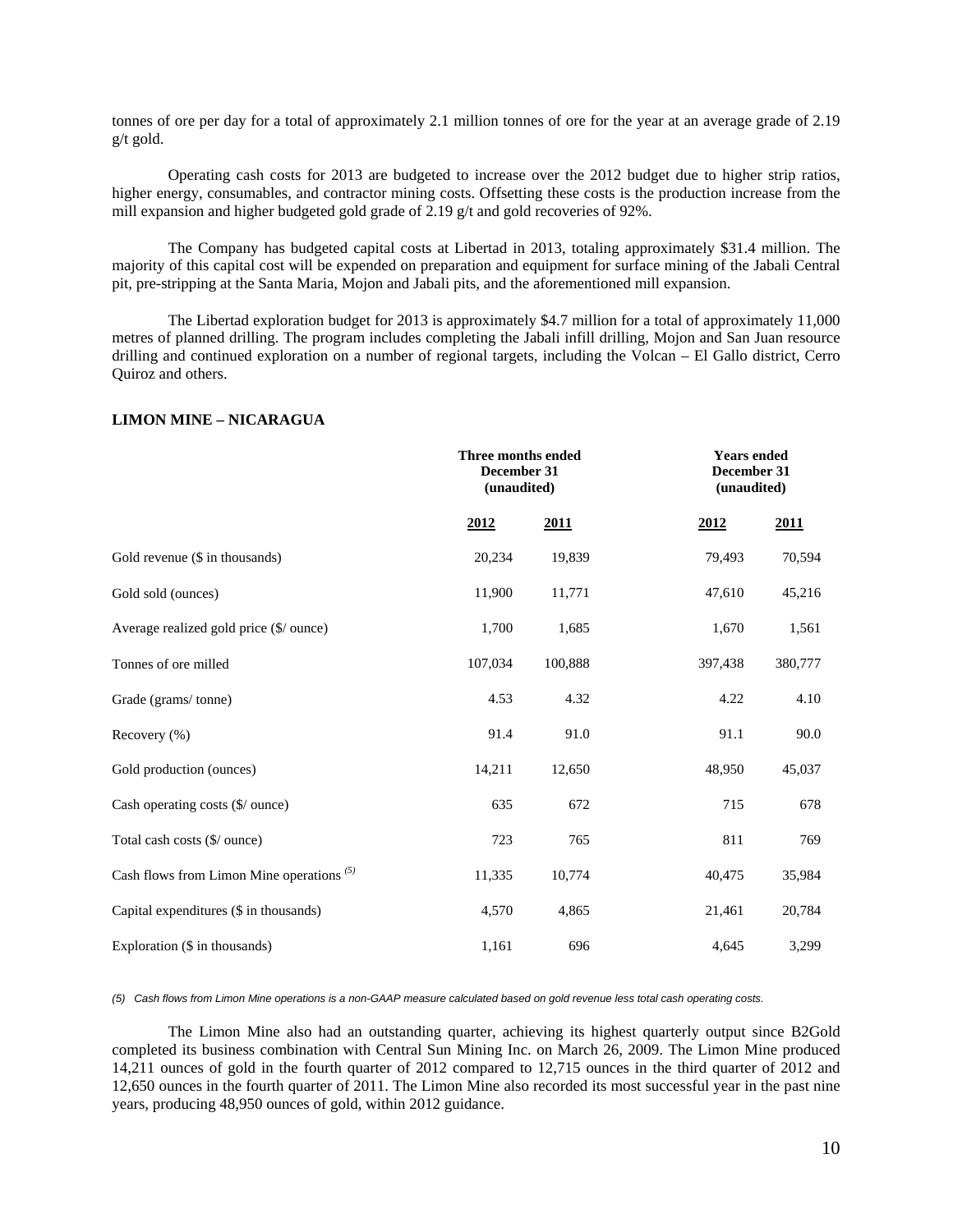The Limon Mine generated cash flows from operations of \$11.3 million in the quarter (Q4 2011 - \$10.8 million), an increase of approximately 5% compared to the corresponding quarter in 2011 due to higher gold production and continuing strong gold prices.

Fourth quarter gold sales from the Limon Mine totalled 11,900 ounces (Q4 2011 – 11,771 ounces) at an average realized price of \$1,700 per ounce (Q4 2011 - \$1,685 per ounce), generating revenue of \$20.2 million (Q4 2011 - \$19.8 million).

In the fourth quarter of 2012, the Limon Mine processed 107,034 tonnes of ore at an average grade of 4.53 g/t at a processed gold recovery of 91.4% compared to budget of 108,481 tonnes at a grade of 4.92 g/t and a processed gold recovery of 91.0%. Operating cash cost in the quarter was \$635 per ounce compared to budget of \$612 per ounce and to \$672 per ounce in the fourth quarter of 2011. Gold production was 14,211 ounces compared to budget of 15,628 ounces. Grade from surface operations was less than forecast as more development was required in the Veta Nueva Pit, and as a consequence production was less than budgeted.

For the year ended 2012, the Limon Mine generated gold revenue of \$79.5 million from the sale of 47,610 ounces at an average price of \$1,670 per ounce. Operating cash cost per ounce was \$715 per ounce compared to budget of \$701 per ounce. Gold production was 48,950 ounces in 2012 and was within 2012 guidance.

In the fourth quarter of 2012, capital expenditures totalled \$4.6 million, which included Santa Pancha underground mine development (\$1.1 million), deferred stripping (\$1.4 million), plant and laboratory improvements and automation (\$0.5 million) and firefighting systems (\$0.4 million). Total capital expenditures for 2012 were \$21.4 million, primarily for the tailings pond expansion (\$7.1 million), Santa Pancha underground development work (\$4.9 million), purchase of mine and related equipment (\$3.3 million), plant and laboratory improvements and automation (\$2.2 million) and deferred stripping (\$1.7 million).

The Limon Mine is projected to produce approximately 54,000 to 58,000 ounces of gold in 2013 at an operating cash cost of approximately \$715 to \$745 per ounce. Gold production for the first half of 2013 is estimated to total approximately 26,000 to 28,000 ounces of gold at a cash operating cost of approximately \$710 to \$740 per ounce and for the second half approximately 28,000 to 30,000 ounces of gold at a cash operating cost of approximately \$720 to \$750 per ounce.

The increase in budgeted gold production in 2013 over 2012 is the result of delivering higher grade ore primarily from the Santa Pancha underground and Veta Nueva open pit to the mill and improved through-put and recovery at the process plant by expanding the leach tank capacity. In 2013 the Limon mine is budgeted to process approximately 0.4 million tonnes of ore at an average grade of 4.30 g/t gold. Average gold recoveries are budgeted to increase to 91.81% owing to a plant leach area expansion.

Operating cash costs for 2013 have increased over 2012 due to increasing costs for energy and consumables. This is partially offset by delivering higher grade ore to the mill and improving process facilities performance.

In 2013, the Limon Mine is projected to generate approximately \$40 million in cash from mining operations (based on a \$1,600 per ounce gold spot price).

Capital expenditures at the Limon Mine in 2013 are budgeted to total approximately \$21.7 million. The majority of this capital expenditure will fund underground mine development, mill upgrades, tankage at the processing plant and development work on the Santa Pancha and Pavon projects.

The 2013 Limon exploration budget is approximately \$5.74 million to fund approximately 17,000 metres of drilling. The program includes completing the infill drilling along the Pozo 4-5 structure to sufficient drill spacing to allow preliminary mine planning. The budget also allows for drill testing two more regional targets; San Antonio, a vein target which lies about 5 km to the east of Santa Pancha and has returned trench results up to 7.84 g/t gold over 6.1 metres (TRSA-12-024) and possibly the Loma Sola area, an interesting structural and geophysical anomaly which lies approximately 5 kilometres to the west of the old Talavera mine. Follow up of other interesting regional targets across the Limon claim area is also planned.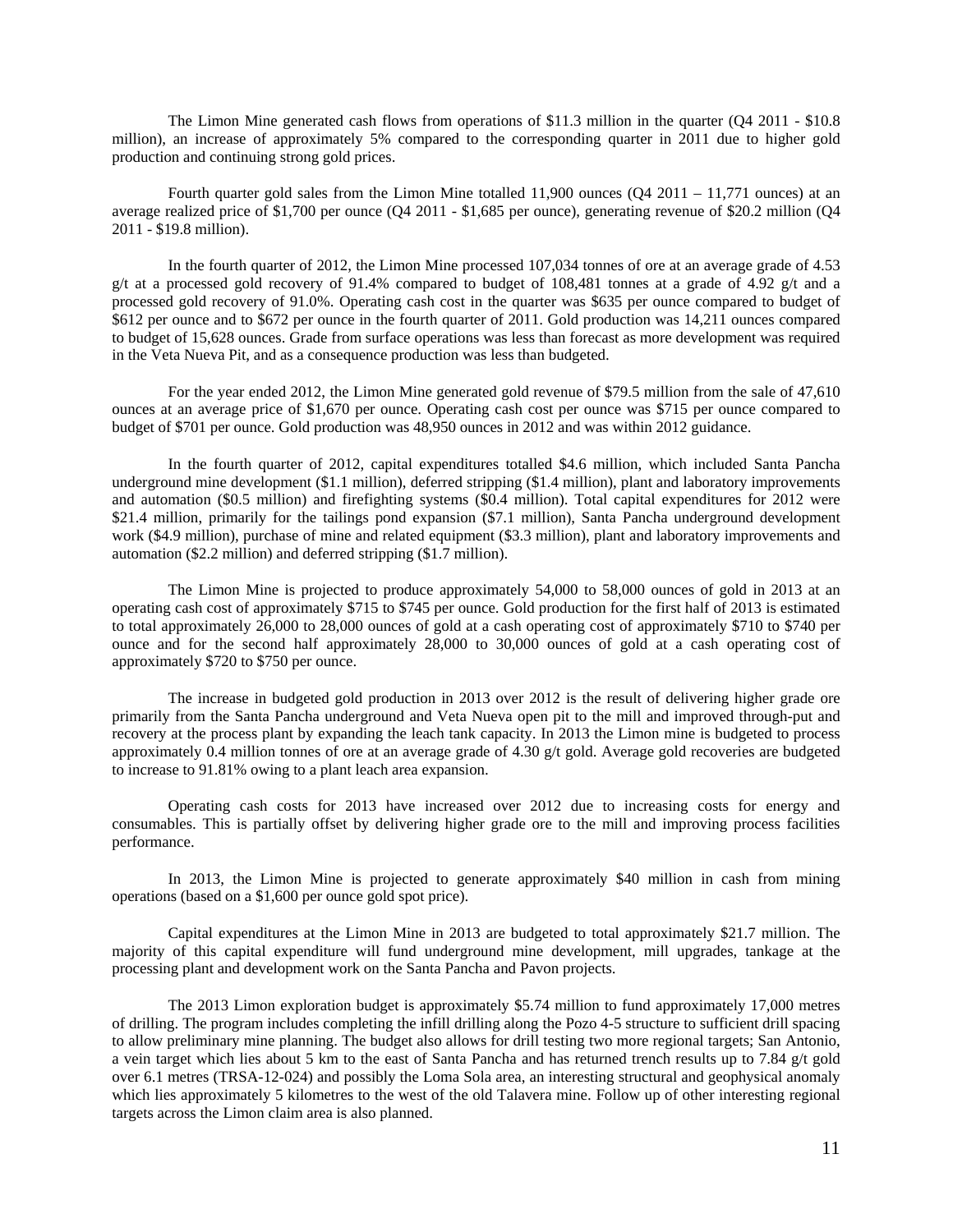Based on results to date, B2Gold's exploration team believes there is potential to further increase the current mine life of the Limon Mine and also discover higher grade open pit and underground deposits that could potentially increase annual gold production.

## **OTJIKOTO PROPERTY – NAMIBIA**

The Otjikoto gold project is located 300 kilometres north of Namibia's capital city of Windhoek between the towns of Otjiwarongo and Otavi. The project benefits significantly from Namibia's well established infrastructure with paved highways, a railway, power grids, and process water all close by. Located in the western part of southern Africa, Namibia is one of the continent's most politically and socially stable jurisdictions.

 The Company recently announced robust results from the Feasibility Study and the commencement of construction at the Otjikoto gold project in Namibia (see news release dated January 10, 2013).

The 2013 construction and development budget for the Otjikoto project totals approximately \$134.4 million. Total pre-preproduction capital costs are estimated to be \$244.2 million. Construction is scheduled for completion in the fourth quarter of 2014 when mill production is expected to begin and the first gold production from the Otjikoto gold project is scheduled. The current mine plan is based on probable mineral reserves of 29.4 million tonnes at a grade of 1.42 g/t containing 1.341 million ounces of gold at a stripping ratio of 5.59:1 to be mined over an initial 12 year period.

The current average annual production for the first five years is estimated to be approximately 141,000 ounces of gold per year at an average operating cash cost of \$524 per ounce and for the life of mine approximately 112,000 ounces of gold per year at an average operating cash cost of \$689 per ounce.

The site development will take place year round, utilizing a work force of experienced Namibian nationals, trained and supervised by Namibian and expatriate supervision. The mills and primary crusher were ordered in December 2012. The grinding mills, crushing equipment and the construction man camp have been secured and partial payment has been made and are undergoing fabrication and shipping. Construction work commenced in January and is ramping up to full scale.

A further \$8 million has been budgeted in 2013 for exploration to fund 24,145 metres of infill and regional exploration drilling. The Company's geology team believes there is significant exploration upside at the Otjikoto gold project as indicated by the recently announced Wolfshag Zone drill results (see news release dated December 11, 2012).

## **GRAMALOTE PROPERTY – COLOMBIA**

The Gramalote property is located 80 kilometre northeast of Medellin in central Colombia, with AngloGold Ashanti Limited ("AngloGold") as manager and has excellent access and infrastructure. The project is a 49%-51% B2Gold-AngloGold joint venture, and had a 2012 joint venture prefeasibility and exploration budget of \$62 million (100%) which funded 21,700 metres of diamond drilling for the exploration of additional targets on the property, drilling associated with infrastructure and infill drilling, as well as prefeasibility work, environmental studies, metallurgical test work and engineering. The goal of this budget was to complete the prefeasibility study by November 2012. During the execution of this program, a number of potential upside issues were identified and a supplemental budget was approved to provide sufficient time to complete the test work and engineering associated with the identified opportunities. This supplemental budget of \$26.1 million (100%) also included trade-off studies to confirm the optimum size of the project, additional land acquisitions, community and social obligations, exploration and development drilling, and covered the period from December 2012 through February 2013. Each joint venture partner has funded their share of expenditures pro rata. Based on positive exploration results, exploration and development drilling will continue through July 2013 to better define the mineral resource and assure that the optimum plant size is determined. Work programs and engineering associated with the completion of the Environmental Impact Assessment ("EIA") will also be completed during this period so the EIA can be submitted to government authorities in May 2013. As a result of this additional work, the final prefeasibility results will be complete in the third quarter of 2013. This will allow sufficient time for the inclusion of new information, an updated mineral resource estimate and potential modifications to the prefeasibility study. The final feasibility study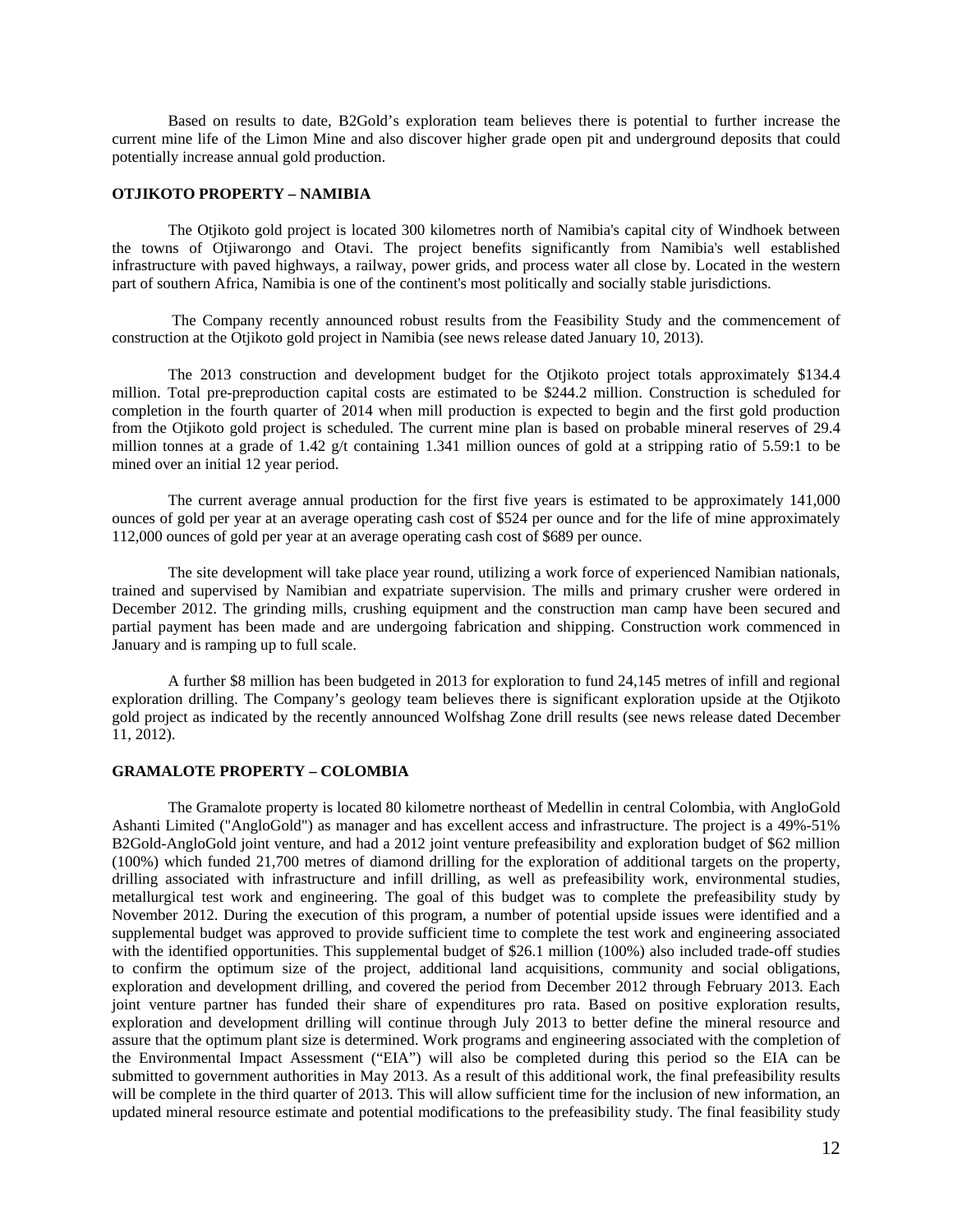is scheduled to be completed by the fourth quarter of 2014. The Company is currently in discussions with AngloGold to agree on work programs and budget from March 2013 through August 2013, when a decision will be made on advancing the project to final feasibility.

On April 24, 2012, the Company and AngloGold announced a new JORC and National Instrument 43-101 compliant mineral resource estimate for the Gramalote Central Zone and Trinidad (see "Investing activities, Gramalote development" section). Total measured and indicated resources at Gramalote Central at a 0.25 g/t gold cut-off, within a \$1,600 per ounce gold optimised Whittle pit consists of 97.1 million tonnes grading 0.81 g/t gold for a total of 2.5 million troy ounces of gold. The Gramalote Central and Trinidad inferred resource is 95.7 million tonnes grading 0.44 g/t gold for a total of 1.36 million troy ounces of gold using similar parameters as the measured and indicated resource.

## **BELLAVISTA PROPERTY – COSTA RICA**

The Company continues with site monitoring and maintenance to keep the Bellavista property in full regulatory compliance. Field programs during 2012 focused on the site monitoring plan, and the installation of new drainage channels in the pond area. Life of mine monitoring to date has not detected any significant environmental issues and the main slide area remains stable. To improve site drainage, control channels were constructed around the base of the heap leach pad to assure that rain water would not cause saturation problems in the area of the existing ponds. These new structures performed very well during the recent rainy season. Several areas on the site outside of the main landslide area experienced some ground movement and these were repaired prior to the 2012 rainy season.

The current Site Monitoring Plan ("SMP") filed with the National Technical Secretariat of the Environment ("SETENA") covered a two year period and was completed at the end of 2012. The Company has filed a new SMP with SETENA for an additional three year period, and that plan is under review. This new SMP provides for continued monitoring of the site, but less frequently. Future care and maintenance costs are projected to be about 60% of 2011/2012 spending levels.

The Company submitted a D1 Report to SETENA and this report was based on the Conceptual Study for the reopening of the mine. The D1 Report is a formal step to define the terms of reference for obtaining an Industrial Permit for the proposed tailing pond area and gold recovery plant. SETENA has rejected the D1 application, and the administrative appeal process of this decision has been completed with the rejection being upheld. The Company is now reviewing other alternatives to reopen the mine and other potential options for obtaining value from the property.

By Statement of Claim dated March 16, 2009, Central Sun commenced a legal proceeding in Ontario (the "Engineering Action") against several engineering firms and certain individual engineers alleging that the Defendants were negligent and breached their contractual obligations with respect to the siting, design, construction, assessment and monitoring of the Bellavista gold mine in Costa Rica, and that the mine was affected by a landslide as a result closed and placed on care and maintenance. As a result of the Defendants' alleged negligence and/or breach of contract, the Company claims damages. The Engineering Action is still at the pleadings stage. Preliminary motions brought by certain defendants have resulted in an Order that the Ontario Courts do not have jurisdiction to hear the claims against those defendants. That Order is currently under appeal. The outcome of this claim is not determinable at this time and no accrual for this contingency has been made in the consolidated financial statements.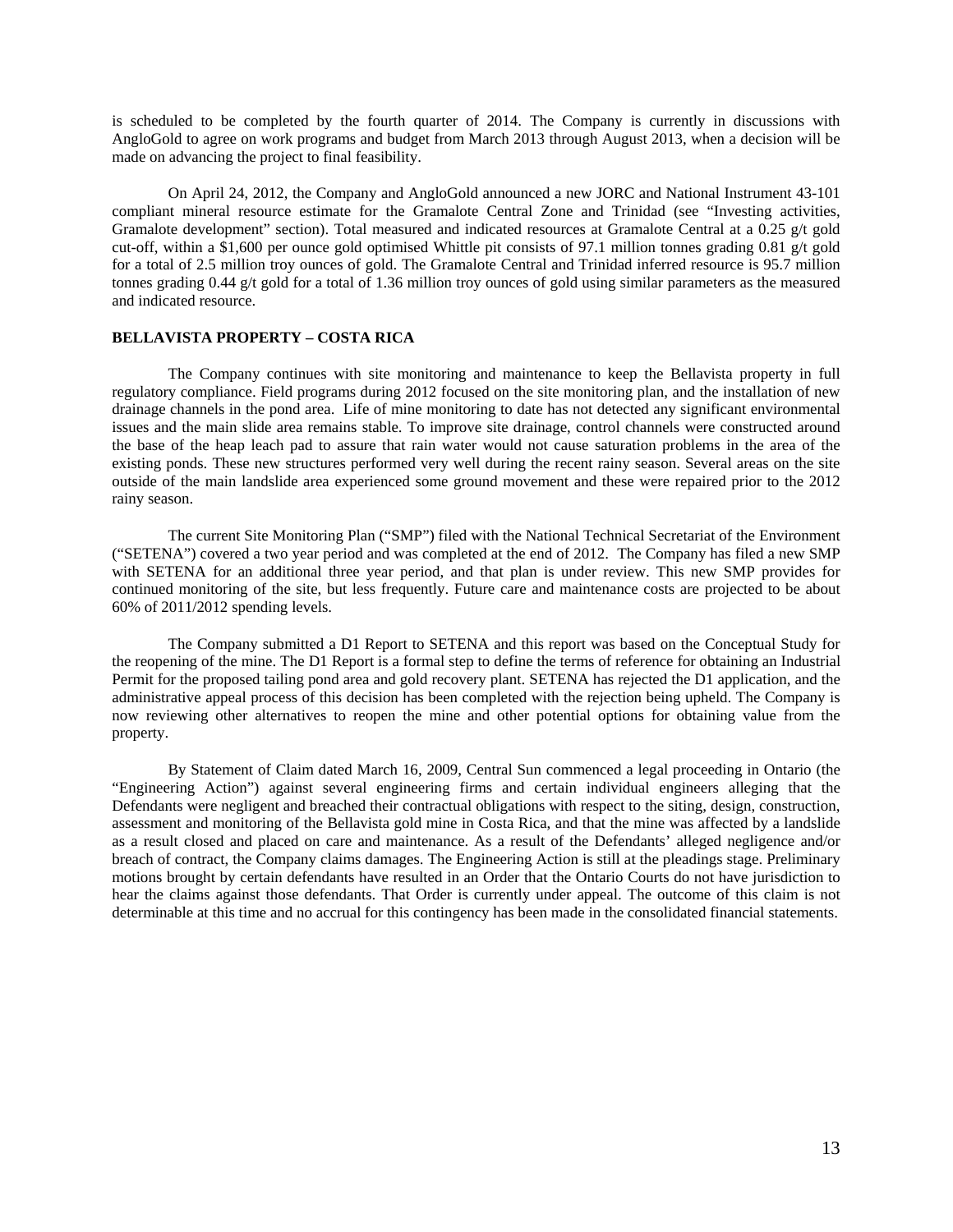## **LIQUIDITY AND CAPITAL RESOURCES**

The Company ended the year with cash and cash equivalents of \$67.9 million compared to cash and cash equivalents of \$73.2 million at the end of the third quarter of 2012 and \$102.3 million at December 31, 2011. Working capital at the end of the year was \$92.1 million compared to working capital of \$106.9 million at the end of September 30, 2012 and \$119.2 million at December 31, 2011. The decrease in cash and cash equivalents was predominately due to the Company's 2012 investment activities (see "Investing activities" section).

The Company is projecting another record year for gold production in 2013, with consolidated production from the Libertad and Limon Mines in Nicaragua estimated to total approximately 185,000 to 195,000 ounces of gold at a cash operating cost of approximately \$605 to \$635 per ounce. Gold production for the first half of 2013 from the two mines is estimated to total approximately 82,000 to 87,000 ounces of gold at a cash operating cost of approximately \$650 to \$680 per ounce and for the second half approximately 103,000 to 108,000 ounces of gold at a cash operating cost of approximately \$570 to \$600 per ounce.

With the completion of the B2Gold/CGA Transaction, the Company is projecting consolidated gold production in 2013 of approximately 385,000 ounces from the Libertad, Limon and Masbate mines.

Cash generated from mining operations in 2013 at the Libertad, Limon and Masbate mines is projected to total approximately \$275 million to \$300 million (based on a \$1,600 per ounce gold spot price).

Annual capital expenditures at the Libertad and Limon mines for 2013 are budgeted to be approximately \$45.6 (including Jabali development) and \$21.7 million, respectively.

The 2013 construction and development budget for the Otjikoto project totals approximately \$134.4 million. Total pre-preproduction capital costs are estimated to be \$244.2 million. Construction is scheduled for completion in the fourth quarter of 2014 when mill production is expected to begin and the first gold production from the Otjikoto gold project is scheduled.

The Gramalote project has a supplemental budget of \$26.1 million (100%) for the period from December 2012 through February 2013. Each joint venture partner has funded their share of expenditures pro rata. The Company is currently in discussions with AngloGold to agree on work programs and budget from March 2013 through August 2013, when a decision will be made on advancing the project to final feasibility.

The Company's total 2013 Phase I exploration budget is approximately \$35.9 million that will fund approximately 97,000 metres of drilling.

Subsequent to December 31, 2012, on January 10, 2013, the Company announced that it has accepted a committed letter of offer from Macquarie Bank Limited ("Macquarie") for a fully underwritten \$150 million secured facility. The facility comprises three tranches of \$50 million each for a total of \$150 million and will replace the existing \$25 million revolving Credit Facility with Macquarie. Drawdowns are subject to the completion of loan documentation and satisfaction of certain conditions precedent.

The term of the facility will be for a period of four years with a final repayment date of March 31, 2017 and the facility has an interest rate of LIBOR plus a margin of 3.5%. The facility is a revolving facility and will be used to fund construction and development costs related to the Otjikoto gold project in Namibia and for general corporate purposes.

#### *Derivative financial instruments*

Starting in the second quarter of 2012, the Company entered into foreign currency contracts to manage its foreign currency exposure of forecasted expenditures denominated in Namibian dollars relating to the development of its Otjikoto project. As the Namibian dollar is pegged to the South African rand, the Company enters into foreign currency contracts between the South African rand and the United States dollar due to their greater liquidity. The Company's 2012 budget for Otjikoto was based on an exchange rate of eight Namibian dollars per United States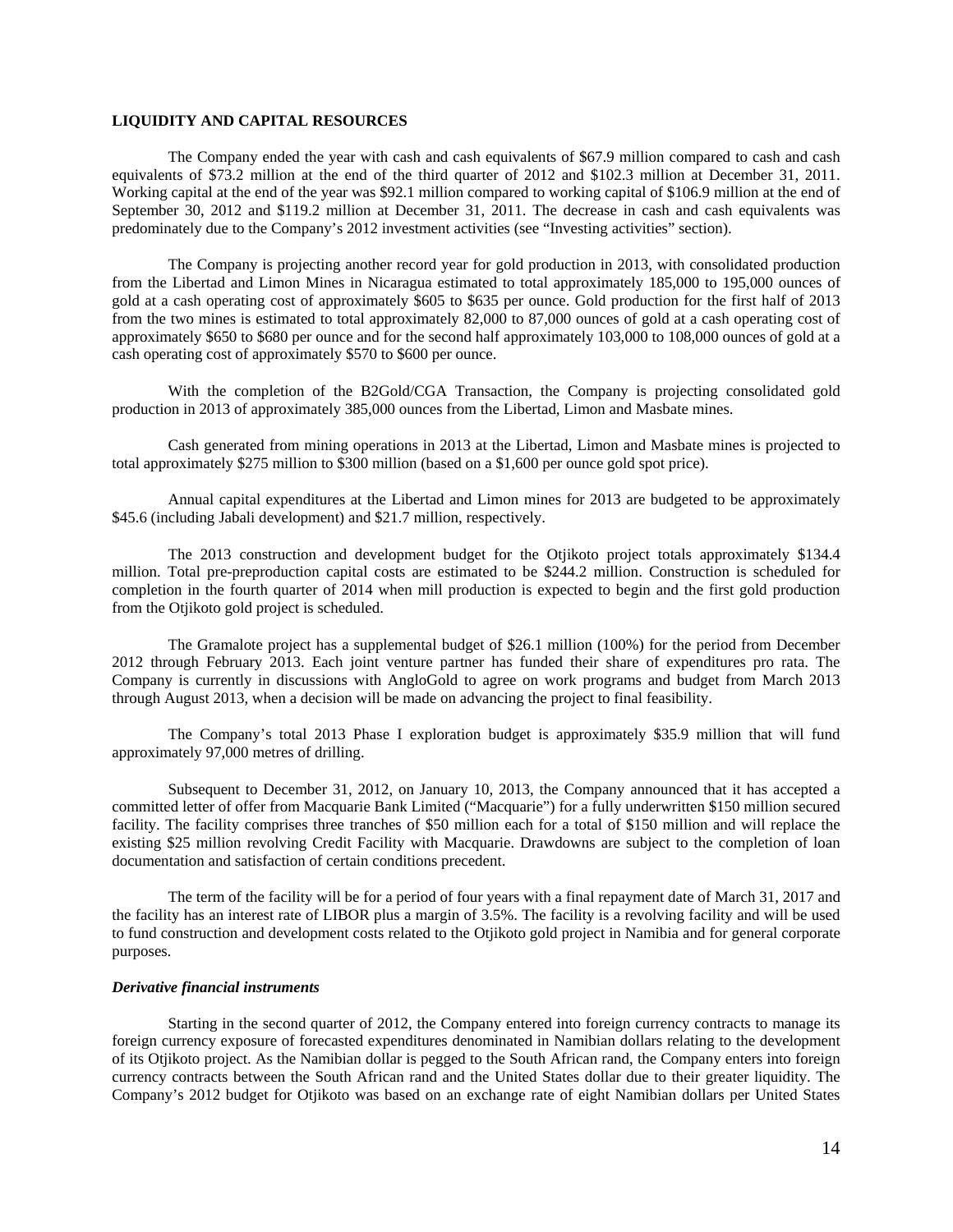dollar. The Otjikoto's feasibility study was based on an exchange rate of eight Namibian dollars per United States dollar.

At December 31, 2012, forward currency contracts totalling \$17 million at an average rate of 8.6075 rand were outstanding with maturity dates ranging from February 2013 to December 2013. In addition, zero-cost put/call collar contracts totalling \$33 million were outstanding with maturity dates ranging from January 2013 to December 2013 with an average floor price of 8.4821 rand and an average ceiling price of 8.9822 rand.

These derivative instruments were not designated as hedges by the Company and are marked to their market values at the end of each reporting period. Adjustments to the market value are included in the statement of operations. For the year ended December 31, 2012, the Company recorded an unrealized derivative loss of \$0.1 million and a realized derivative loss of \$0.3 million on these contracts.

At December 31, 2012, the Company's foreign currency contracts had an estimated fair value of negative \$0.1 million. The fair value was calculated using market observable inputs such as spot exchange rates, interest rate differentials and implied volatility. Fair value measurement for these contracts is classified as Level 2 within the fair value hierarchy established by IFRS 7.

#### *Operating activities*

Cash flow from operating activities before changes in non-cash working capital was \$31.1 million (\$0.08 per share) in the fourth quarter of 2012 compared to \$35.4 million (\$0.10 per share) in the fourth quarter of 2011. Cash flow from operations in the quarter was the second highest in the Company's history (on an after tax basis), but was lower than in the fourth quarter of 2011 as a result of higher Nicaraguan income taxes. Current tax expense was \$4.1 million higher in the fourth quarter of 2012, as the Company had used most of its non-capital loss carry forwards, relating to the Libertad Mine, in the fourth quarter of 2011 to significantly offset its 2011 Nicaraguan taxable income.

Cash flow from operating activities before non-cash working capital changes increased to \$114.4 million (\$0.30 per share) in 2012 from \$108.9 million (\$0.32 per share) in the previous year. The increase reflects the Company's strong operating performance from both its Libertad and Limon mines and strength in gold prices, partially offset by higher Nicaraguan income taxes payable. The Company had used most of its non-capital loss carry forwards, relating to the Libertad Mine, in the fourth quarter of 2011 to significantly offset its 2011 Nicaraguan taxable income.

### *Financing activities*

The Company received cash proceeds of \$8.6 million (2011 - \$7.9 million) in 2012 from the exercise of stock options and warrants, of which \$1.2 million (Q4 2011 - \$0.7 million) was received in the fourth quarter of 2012.

On May 3, 2012, the Company issued approximately 0.8 million common shares upon the vesting and redemption of RSU for no additional consideration. The RSU were granted to senior management and some operational employees in lieu of a cash performance bonus based on 2011 performance.

## *Investing activities*

In the fourth quarter of 2012, expenditures on sustaining capital, pre-stripping and development at the Libertad Mine (see "Libertad Mine" section) and the Limon Mine (see "Limon Mine" section) totalled \$6.7 million (Q4 2011 - \$5.1 million) and \$4.6 million (Q4 2011 - \$4.9 million), respectively. Jabali development totalled \$4.1 million in the quarter (Q4 2011 - \$3.4 million). In addition, resource property expenditures on exploration (including feasibility/development work at Otjikoto and Gramalote) totalled approximately \$24.1 million (Q4 2011 - \$10.9 million), as disclosed in the table below.

During the year ended 2012, capital expenditures on sustaining capital, pre-stripping and development at the Libertad Mine (see "Libertad Mine" section) and the Limon Mine (see "Limon Mine" section) totalled \$42.2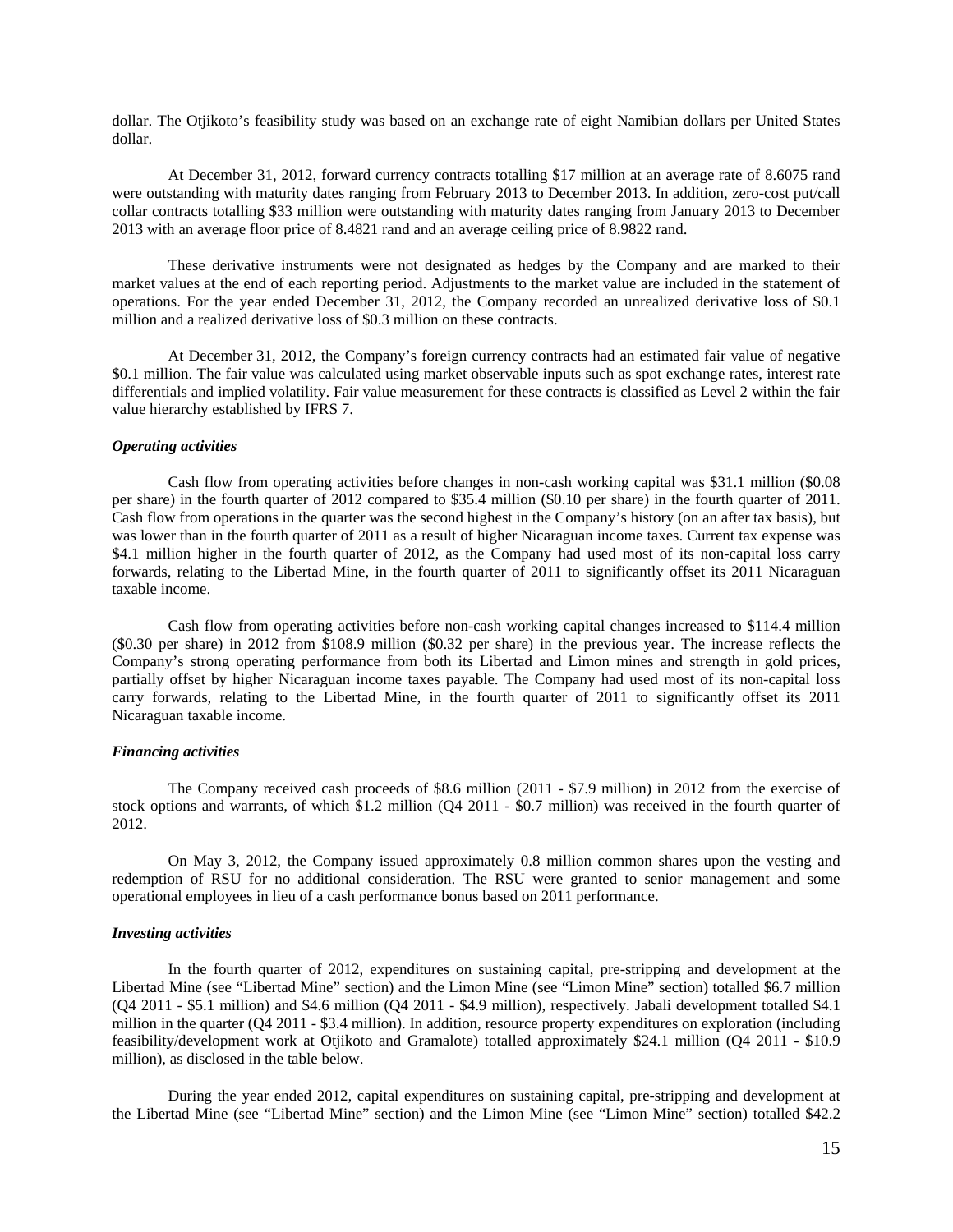million (2011 - \$35.9 million) and \$21.5 million (2011 - \$20.8 million), respectively. In addition, resource property expenditures on exploration (including the Company's 49% of prefeasibility work at Gramalote) totalled approximately \$78.1 million (2011 - \$38.2 million), expended as disclosed in the table below.

|                            | Three months ended<br>December 31<br>(unaudited)<br><u>2012</u> | <u>2011</u>   | <b>Years ended</b><br>December 31<br>(unaudited)<br>2012 | 2011          |  |
|----------------------------|-----------------------------------------------------------------|---------------|----------------------------------------------------------|---------------|--|
|                            | \$<br>(000's)                                                   | \$<br>(000's) | \$<br>(000's)                                            | \$<br>(000's) |  |
| Gramalote development      | 11,985                                                          | 4,610         | 30,872                                                   | 14,890        |  |
| Otjikoto development       | 5,450                                                           |               | 20,424                                                   |               |  |
| Libertad Mine, exploration | 1,219                                                           | 3,210         | 6,712                                                    | 10,747        |  |
| Calibre joint venture      | 1,698                                                           | 461           | 5,376                                                    | 1,340         |  |
| Limon Mine, exploration    | 1,161                                                           | 696           | 4,645                                                    | 3,299         |  |
| Mocoa                      | 748                                                             | 223           | 3,607                                                    | 426           |  |
| Trebol & Pavon             | 406                                                             | 951           | 2,552                                                    | 2,865         |  |
| Cebollati                  | 1,475                                                           | 532           | 3,091                                                    | 4,185         |  |
| Other                      | (25)                                                            | 227           | 808                                                      | 428           |  |
|                            | 24,117                                                          | 10,910        | 78,087                                                   | 38,180        |  |

### *Jabali (Libertad Mine)*

The Jabali deposit at the Libertad property in Nicaragua is located approximately 15 kilometres east of the mill facility at the Libertad Mine and consists of two zones, the Antenna and Central Zones that cover a combined strike length of 3.2 kilometres, though the vein itself has a known strike length of 6.2 kilometres.

The 2013 budget for the development of the Jabali deposit is approximately \$16.9 million. This budget will fund the completion of construction of a 15 kilometre private haul road for transporting the Jabali deposit ore to the Libertad mill, and for mine infrastructure development, engineering and socio-economic programs. The Company has received the mining permit for the Jabali Central deposit and plans to commence the shipping of Jabali ore to the Libertad mill in the first quarter of 2013, initially utilizing the upgraded existing road. The development and prestripping capital costs for the Jabali Central deposit are included in the Libertad 2013 capital budget as disclosed in the news release dated January 18, 2013.

The Jabali deposit has an indicated mineral resource of 4.19 million tonnes at 3.39 g/t gold containing 456,863 ounces of gold and an inferred mineral resource of 1.89 million tonnes at 3.06 g/t gold containing 186,610 ounces of gold (see news release dated April 05, 2012). These grades are considerably higher than the current average grade of 1.92 g/t ore currently being processed at Libertad.

Based on the delivery of higher grade ore from the Jabali deposit, the Company expects an increase in annual production at Libertad to approximately 131,000 to 137,000 ounces of gold in 2013 and 150,000 ounces of gold by 2014 (subject to final mine plan).

## *Libertad Mine*

Exploration continues on the Libertad property with the focus on the Jabali infill program and drilling mine related targets. Latest results include JB12-376 with 3.2 g/t gold over 10.75 metres true width and JB12-391 with 4.91 g/t gold over 8.0 metres true width.

Additional drilling within the inferred resource outline of the Jabali Antenna vein, but outside of the 2012 pit boundary, has returned good widths and assays at relatively shallow depths. These results demonstrate that the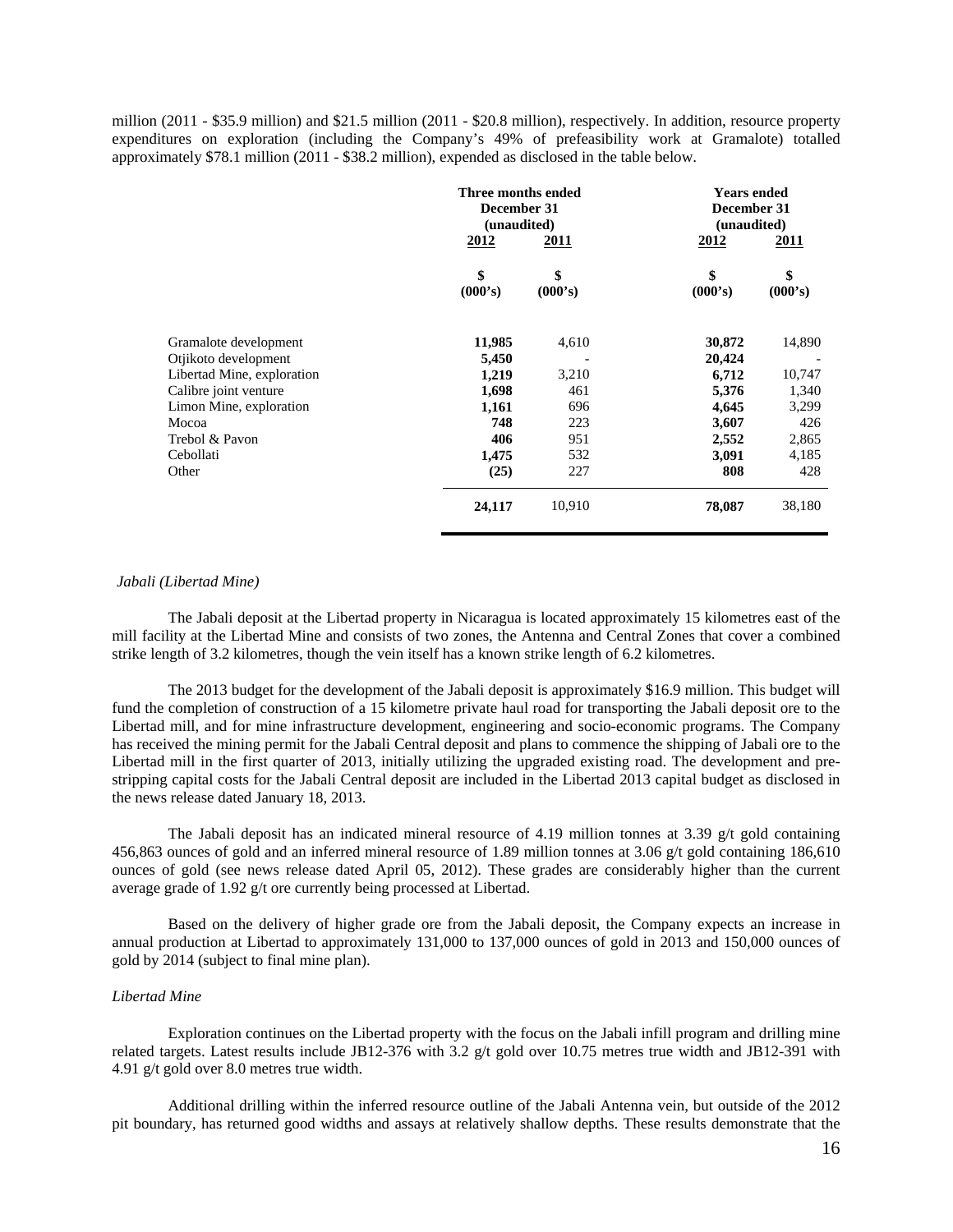Jabali vein is continuous throughout the length of the defined indicated and inferred resource. The drilled holes cover an area of approximately 300 metres along strike and down to 150 metres depth. This drilling will increase the resource base and an updated Jabali Antenna resource will be available in the next few months.

Trenching at the newly discovered Volcan-El Gallo area, near the Mojon pit, contains up to 3.05 g/t gold over 3.6 metres in trench VNTR12-001 and 6.92 g/t gold over 5.0 metres in trench VNTR12-009. An initial 5 hole drill program was completed on the Volcan target in 2012 and final assays are pending.

The Libertad exploration budget for 2013 is approximately \$4.7 million for a total of approximately 11,000 metres of planned drilling. The program includes completing the Jabali infill drilling, Mojon and San Juan resource drilling and continued exploration on a number of regional targets, including the Volcan – El Gallo district, Cerro Quiroz and others.

#### *Limon Mine*

The focus of the exploration work on the Limon property to date has been on the Santa Pancha Pozo 5 area, located 1 km north of the current underground mining at Santa Pancha, with 44 diamond drill holes completed for a total of 9,293 metres. The hanging wall ("HW") structure appears to be the best host to mineralization where average true widths between 2 - 15 metres were intersected. Results demonstrate continuity of grade and width over a strike length of 1 kilometre and to depths of 230 metres. Of note are holes LIM-12-3648 with 5.65 g/t gold over 14.92 metres true width, LIM-12-3651 with 15.70 g/t gold over 4.92 metres true width, LIM-12-3655 with 5.70 g/t gold over 8.30 metres true width (all gold grades are uncapped).

Further south the 4 - 10 metres average true width of the footwall ("FW") structure returned some equally good grades: LIM-12-3691 with 5.44 g/t gold over 6.58 metres true width, LIM-12-3692 with 5.27 g/t gold over 10.03 metres true width and LIM-12-3736 with 17.23 g/t gold over 4.79 metres true width.

The 2013 Limon exploration budget is approximately \$5.74 million to fund approximately 17,000 metres of drilling. The program includes completing the infill drilling along the Pozo 4-5 structure to sufficient drill spacing to allow preliminary mine planning plus drill testing two more regional targets; San Antonio, a vein target which lies about 5 kilometres to the east of Santa Pancha and has returned trench results up to 7.84  $g/t$  gold over 6.1 metres (TRSA-12-024) and possibly the Loma Sola area, an interesting structural and geophysical anomaly which lies approximately 5 kilometres to the west of the old Talavera mine. Follow up of other interesting regional targets across the Limon claim area is also planned.

Based on results to date, B2Gold's exploration team believes there is potential to increase the current mine life of the Limon Mine and also discover higher grade open pit and underground deposits that could increase annual gold production.

### *Masbate Mine*

At Masbate in the Philippines, an aggressive 2013 exploration program totaling \$11 million is underway with eight drill rigs currently working. The Masbate project is a low sulphidation epithermal vein system with a tenement which covers 16 kilometres of very prospective ground with well-defined vein systems. The 2013 exploration program will comprise reserve/resource drilling on numerous mine veins including Main Vein, Colorado, Panique and Montana as well as exploration drilling designed to outline new resources on near mine veins outside of the current reserve/resource such as Pajo and the high grade Montana North vein. Exploration drilling is also planned for the Bart Ag and Balete veins located 12 kilometres southeast of the mine. In addition to drilling, geochemical sampling and follow-up trenching will be carried out on a number of priority target areas outside of the current resource.

High grade gold mineralization was recently intersected on the Montana North vein located 200 metres northwest of the current resource. Drill hole MONRC021 intersected 9 metres true width grading 24.43 g/t gold. The vein is open to the northwest and plans are underway to step-out drill this new high grade target.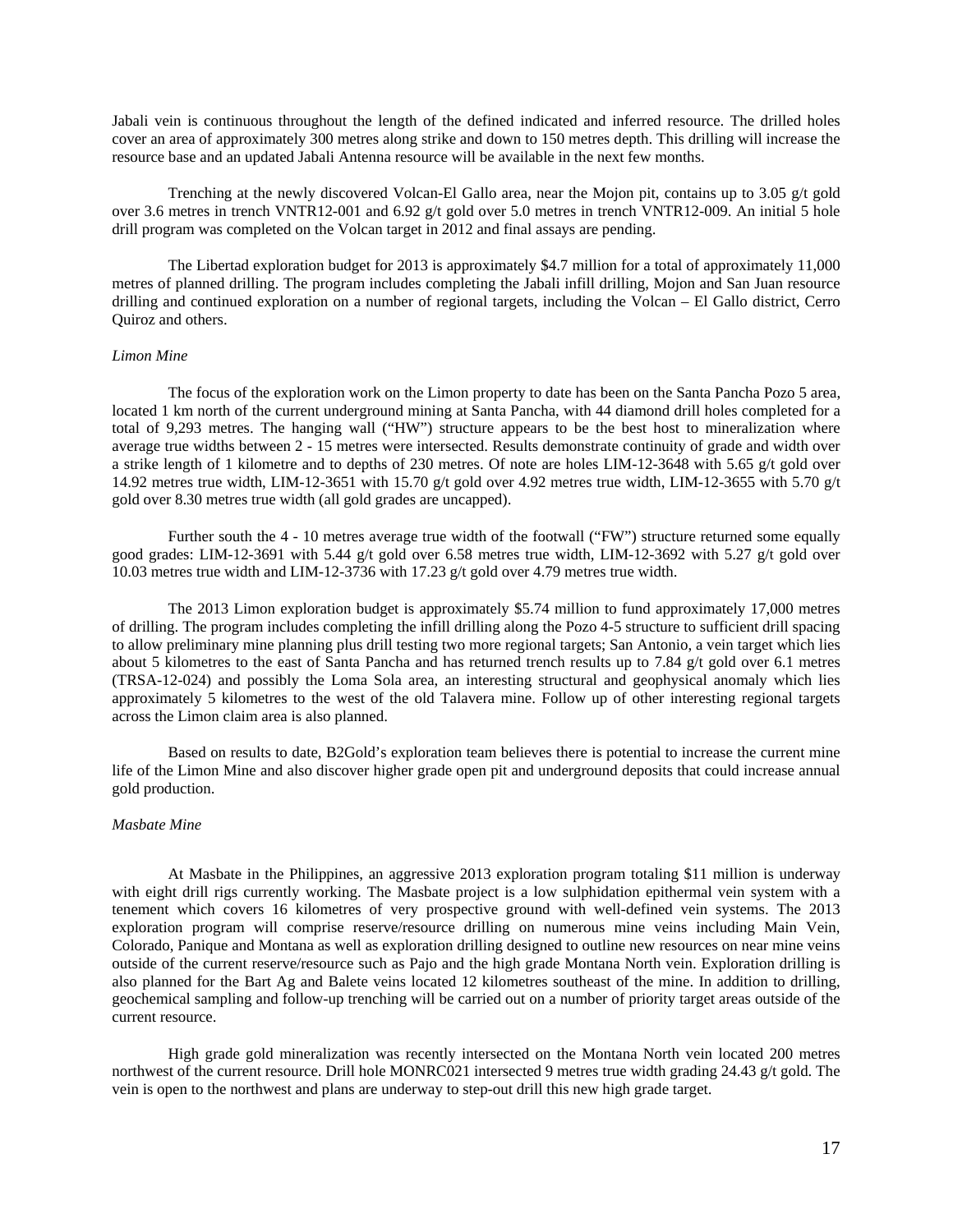## *Gramalote*

On April 24, 2012, the Company and AngloGold announced a new JORC and National Instrument 43-101 compliant mineral resource estimate for the Gramalote Central Zone and Trinidad. Total measured and indicated resources at Gramalote Central at a 0.25 g/t gold cut-off, within a \$1,600 per ounce gold optimised Whittle pit consists of 97.1 million tonnes grading 0.81 g/t gold for a total of 2.5 million troy ounces of gold. The Gramalote Central and Trinidad inferred resource is 95.7 million tonnes grading 0.44 g/t gold for a total of 1.36 million troy ounces of gold using similar parameters as the measured and indicated resource.

The new Gramalote Central mineral resource estimate is supported by 41,732 metres of diamond drilling in 126 drill holes completed in 2007 to 2011 and 441 metres of sampling from an underground tunnel. A total of 7,019 metres of diamond drilling in 20 holes drilled by the Company in 2008 was used in the Trinidad resource calculation. Average drill hole spacing used in the resource was 25 metres x 25 metres for measured, 50 metres x 50 metres for indicated and 100 metres x 100 metres for inferred.

Prefeasibility and exploration work recommenced at the Gramalote Project in the second half of 2010 with exploration, infill drilling and metallurgical test sample drilling and preliminary engineering investigations. Highlights from the 2012 and 2011 prefeasibility and exploration work to date on the Gramalote property include positive metallurgical test results showing in excess of 90% recovery and encouraging drill results from Gramalote Central and outside targets indicating the potential for a larger resource. A total of \$73 million (100% basis) has been spent and 48,368 metres of diamond drilling has been completed in 169 holes since AngloGold became operator in September 2010.

Exploration drilling has been carried out on six drill targets located within four kilometre of the current Gramalote Central mineral resource including Monjas West, Trinidad South, Monjas East, Limon, Topacio and La Maria with the aim to add new inferred resources. All of these targets have similar geological, alteration and mineralization characteristics to Gramalote Central. Since October 2010 a total of 20,956 metres in 61 drill holes have been completed on the six satellite targets. Results to date clearly indicate the upside potential for more gold mineralization on the large Gramalote property.

Positive gold intersections have been returned in Monjas West located two kilometres west southwest along strike of Gramalote Central resource. A total of 8,095 metres in 23 holes have been drilled at Monjas West with results up to 56.0 metres at 0.94 g/t gold (including 14.0 metres at 1.66 g/t gold and 12.0 metres at 1.45 g/t gold) in hole MW-05, 20.0 metres at 1.88 g/t gold in hole MW-03, 22.0 metres at 0.93 g/t gold in hole MW-04 and 12.0 metres at 1.75g/t gold in hole MW-09 and 22.0 metres at 1.92 g/t Au and 6.2 metres at 1.94g/t Au in hole MW-023.

The project is a 49%-51% B2Gold-AngloGold joint venture, and had a 2012 joint venture prefeasibility and exploration budget of \$62 million (100%) which funded 21,700 metres of diamond drilling for the exploration of additional targets on the property, drilling associated with infrastructure and infill drilling, as well as prefeasibility work, environmental studies, metallurgical test work and engineering. The goal of this budget was to complete the prefeasibility study by November 2012. During the execution of this program, a number of potential upside issues were identified and a supplemental budget was approved to provide sufficient time to complete the test work and engineering associated with the identified opportunities. This supplemental budget of \$26.1 million (100%) also included trade-off studies to confirm the optimum size of the project, additional land acquisitions, community and social obligations, exploration and development drilling, and covered the period from December 2012 through February 2013. Each joint venture partner has funded their share of expenditures pro rata. Based on positive exploration results, exploration and development drilling will continue through July 2013 to better define the mineral resource and assure that the optimum plant size is determined. Work programs and engineering associated with the completion of the Environmental Impact Assessment ("EIA") will also be completed during this period so the EIA can be submitted to government authorities in May 2013. As a result of this additional work, the final prefeasibility results will be complete in the third quarter of 2013. This will allow sufficient time for the inclusion of new information, an updated mineral resource estimate and potential modifications to the prefeasibility study. The final feasibility study is scheduled to be completed by the fourth quarter of 2014. The Company is currently in discussions with AngloGold Ashanti to agree on work programs and budget from March 2013 through August 2013, when a decision will be made on advancing the project to final feasibility.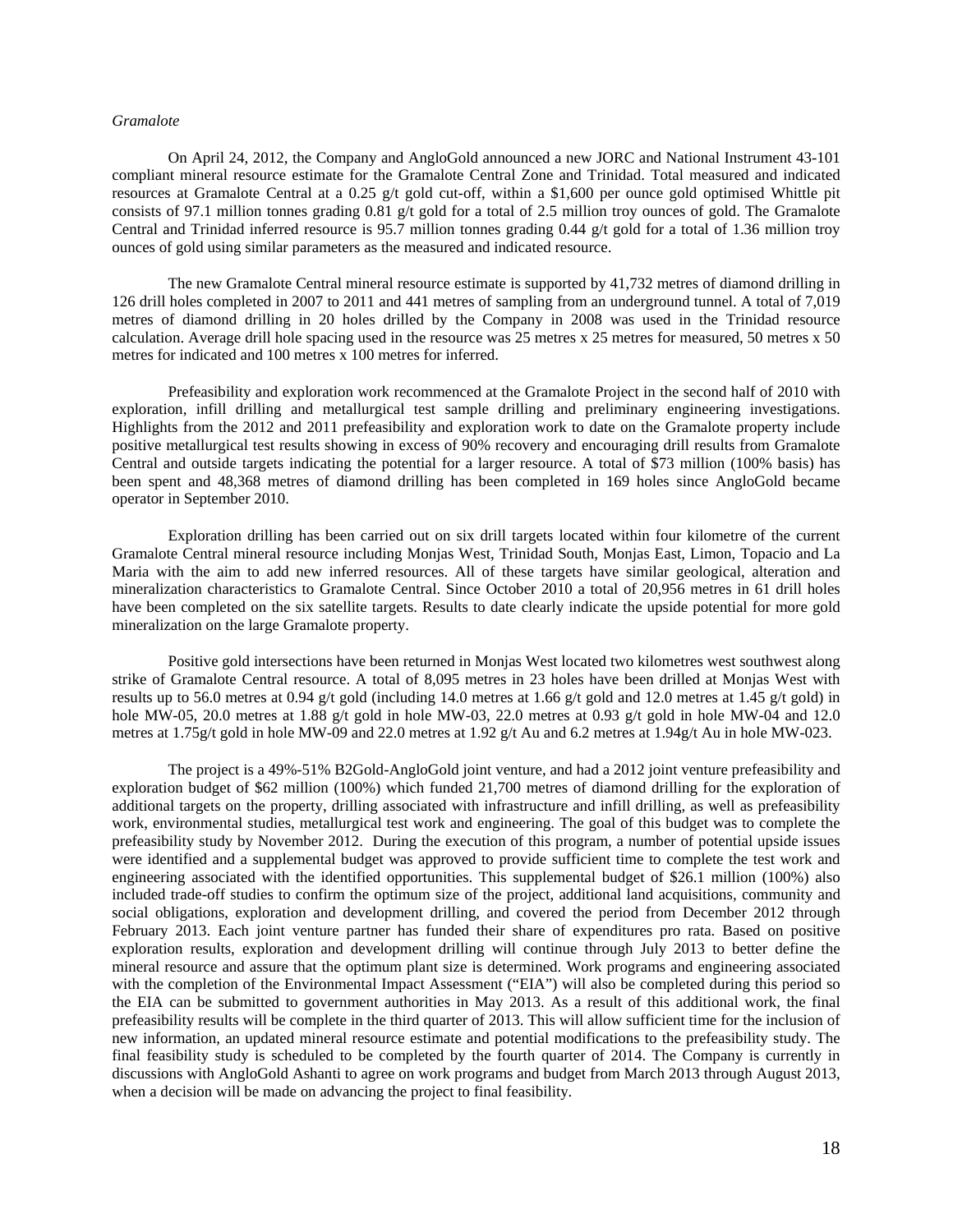## *Otjikoto*

The Company recently announced robust results from the Feasibility Study and the commencement of construction at the Otjikoto gold project in Namibia (see news release dated January 10, 2013).

The 2013 construction and development budget for the Otjikoto project totals approximately \$134.4 million. Total pre-preproduction capital costs are estimated to be \$244.2 million. Construction is scheduled for completion in the fourth quarter of 2014 when mill production will begin and the first gold production from the Otjikoto gold project is scheduled.

A further \$8 million has been budgeted in 2013 for exploration to fund 24,145 metres of infill and regional exploration drilling. The Company's geology team believes there is significant exploration upside at the Otjikoto gold project as indicated by the recently announced Wolfshag Zone drill results (see news release dated December 11, 2012).

 A total of 178 holes totalling 23,574 metres have been drilled on the Otjikoto Project in 2012. Of the 178 holes, 142 holes totalling 17,379 metres were drilled for Feasibility studies and the remainder for exploration. Feasibility drilling included 58 holes for condemnation of proposed infrastructure sites, 38 holes for collection of metallurgical test samples, 17 holes for geotechnical studies and the remainder as infill drilling and for geostatistical studies. There are currently three diamond core rigs active on the project with two rigs drilling at Otjikoto and a third rig drilling on regional exploration targets.

Exploration drilling in the Otjikoto area has principally focused on the exciting new Wolfshag Zone (named after the Wolfshag Farm), previously announced as the K2 zone discovery by Auryx Gold prior to B2Gold completing a Business Combination with Auryx Gold in December 2011. The zone is situated immediately to the northeast of the proposed open pit on the main Otjikoto deposit. The Wolfshag zone has been intersected for an additional 550 metres and now has a known minimum strike length of 950 metres. The mineralized shoot plunges at approximately 15 degrees to the south-southwest and remains open at depth. Significant new results from the Wolfshag zone drilling include:

- OTG25D with 19.81 metres grading 15.00 g/t gold, including 10.03 metres at 21.60 g/t gold;
- WH31 with 16.00 metres grading 7.45  $g/t$  gold;
- WH12-061 with 18.0 metres grading 5.90 g/t gold; and
- WH38 with 19.00 metres grading 1.88 g/t gold.

The Wolfshag zone consists of a series of sheeted and tension gash fill pyrite-magnetite-calcite veins hosted within intense albite-carbonate + clay altered schists between folded coarse grained marbles. The zone is situated below the Main Otjikoto deposit and associated OTB marble marker horizon. The upper, high grade, western portion of the zone appears to be shallow easterly dipping and ranges in width from 50 to 75 metres and thickness from 6 to 31 metres. The eastern portion of the zone appears to have a steep eastward dip with the overall Wolfshag zone having an apparent sigmoidal shape. Drilling to date has been widely spaced with 100 to 200 metres drill section spacing and 25 to 50 metre drill hole spacing on section. More detailed drilling will be required to fully define the zone geometry.

The Wolfshag zone extends up dip to under the calcrete cover to the north and represents a potential near surface target. Given the high grades and significant thicknesses of mineralization there is potential for the southern portion of the zone to be exploited by underground mining. B2Gold management is excited about the potential of the Wolfshag zone and plans an aggressive exploration program in 2013 to further explore the zone and to provide definition to allow for an initial resource estimation. These results confirm management's view that the Otjikoto property has the potential to yield significant additional gold resources.

#### *Calibre Joint Venture*

The 2013 exploration program for Primervera has a Phase I budget of \$2 million. This will fund 1,500 metres of drilling, geophysical interpretation as well as detailed mapping and geological interpretation. The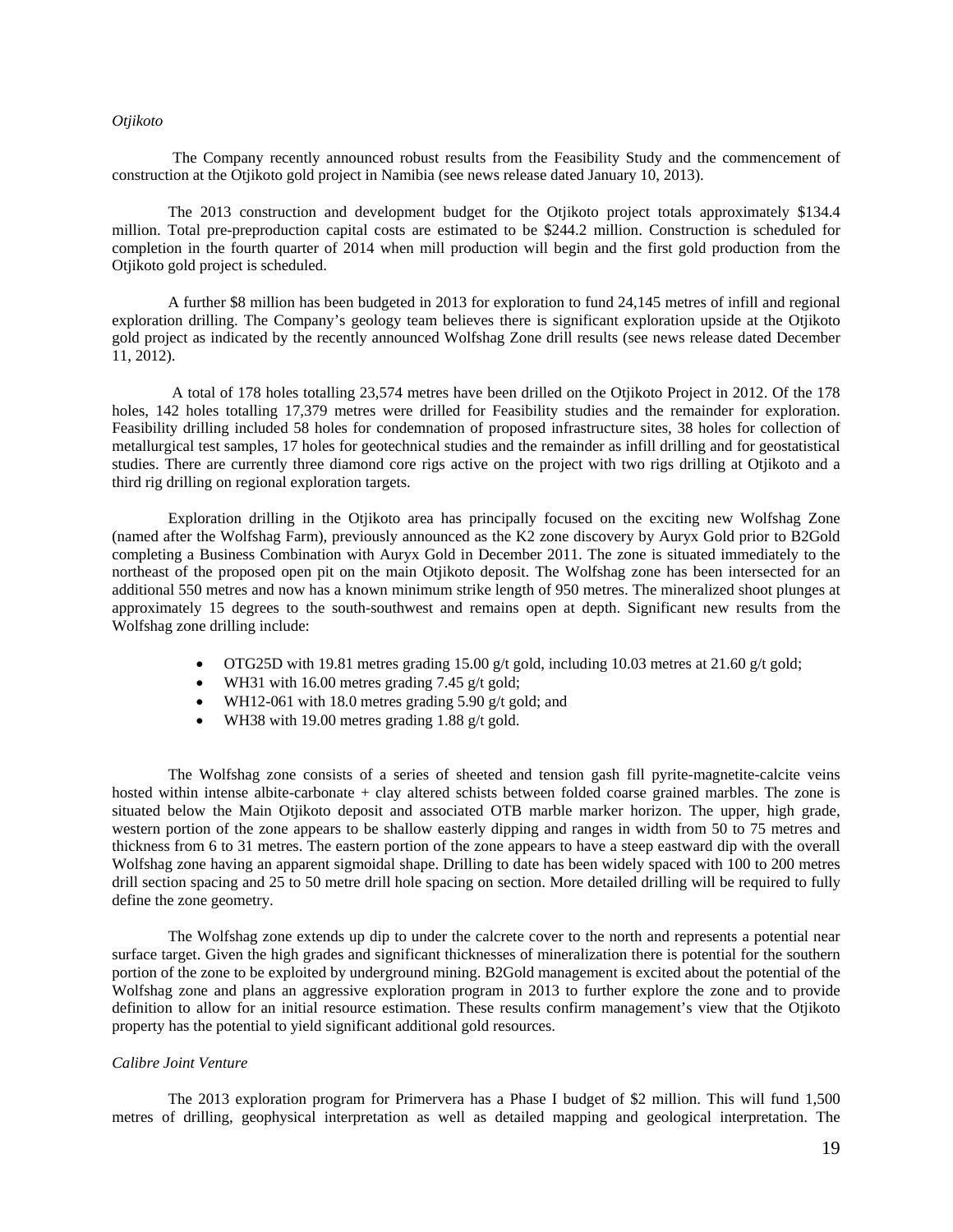Company is commencing a surface mapping and trenching program to help locate the potential continuation of the main zone beyond the faults.

On May 2, 2012, the Company acquired 20 million units (the "Units") of Calibre at a price of Cdn.\$0.25 per Unit for a total investment of Cdn.\$5 million pursuant to a subscription agreement between the parties. Each Unit is comprised of one common share of Calibre and one-half of one share purchase warrant. Each whole warrant entitles the holder thereof to acquire one common share of Calibre at a price of Cdn.\$0.50 per share for a period of twelve months from the date of issuance. Upon completion of this acquisition, the Company owned 20 million common shares, representing approximately 10.6% of the issued and outstanding common shares of Calibre.

On June 28, 2012, the Company and Calibre announced final phase I drill results at the Primavera Gold and Copper Porphyry joint venture project in Nicaragua. A 10,000 metre phase II drilling program at Primavera began in mid-June. Commensurate with the drilling, an aggressive exploration effort including a Lidar topographic survey, air-mag, and IP as well as regional soil sampling is in progress.

Final results from the remaining three drill holes from the phase I drilling program include 159.53 metres of 0.46 g/t gold and 0.2 % copper (PR-12-011), 97 metres of 0.34 g/t gold and 0.16 % copper (PR-12-012), and 22.5 metres of 0.44 g/t gold and 0.21 % copper (PR-12-013). All three drill holes lie along the eastern side of the Primavera porphyry deposit and northwest of the vein cut in drill hole PR-12-010.

Assay results from the initial diamond drilling program of 667.85 metres (3 drill holes) in December 2011 have confirmed the presence of wide spread gold-copper values similar to those previously reported from surface trenching. Drill hole PR-11-001 returned 103 metres of 0.85 g/t gold and 0.324% copper starting from the surface. Drill hole PR-11-002 collared from the same platform but oriented 75 degrees from PR-11-001 contained 0.78 g/t gold and 0.297 % copper over 261.7 metres from 1.5 metres down hole depth. PR-11-002 includes 134.5 metres of 1.01 g/t gold and 0.356 % copper starting at 74.5 metres. Drill hole PR-11-003 was collared over 200 metres to the SE and intersected 77.35 metres of 0.74 g/t gold and 0.311 % copper. Mineralization in holes PR-11-002 and PR-11- 003 remained open at depth. All three drill holes intersected continuously mineralized intervals of stockwork and vein mineralization characteristic of other well-known gold-copper porphyry systems. Mineralization is associated with quartz, magnetite, chalcopyrite and bornite bearing stockwork and veining within potassically altered intermediate volcanic and intrusive rocks.

The ongoing regional soil sampling and mapping program on the Primavera claims has generated additional targets that will require more detailed work as the exploration effort continues. Numerous occurrences of skarn and hornfels alteration and gold-copper mineralization associated with intermediate intrusive rocks indicate potential for other porphyry targets exists elsewhere on the property. Trenching will follow up in these areas. The largest of these occurrences found to date lies immediately adjacent and to the west of the Primavera zone itself at Copper Hill and is comprised of an andesitic volcanic sequence intercalated with strongly altered (hornfelsed) sediments cut by copper-gold bearing quartz veins. The copper-gold anomaly that includes both Primavera and Copper Hill covers an area over 900 metres long and 600 metres wide. The Copper Hill Zone lies within the Primavera hanging wall along a north-north-east trending fault intersected in the phase I drilling program. None of the drilling to date has tested this hanging wall for the faulted portion of the porphyry mineralization.

Phase II drilling will concentrate on expansion of the main Primavera zone, additional drilling along the northeast trending vein zone to the south of Primavera, and test for the offset porphyry mineralization at Copper Hill and the intervening covered area in-between Primavera and Copper Hill itself. Also several drill holes will be located peripheral to the main porphyry discovery where anomalous soil samples were not investigated in the first phase of drilling.

Several drill holes have been located to test the extent and continuity of the vein style mineralization cut in hole PR-12-010 south of Primavera. The vein itself is approximately 13 metres wide (apparent width) and contained abundant chalcopyrite and other base metal mineralization. The soil and rock chip anomaly associated with the vein zone extends for just over 900 metres.

The excellent infrastructure at Primavera allows for easy access to the main Primavera Zone which will be drilled using a track mounted CS-1000 to allow for deep drilling. Some of the peripheral targets will be drilled using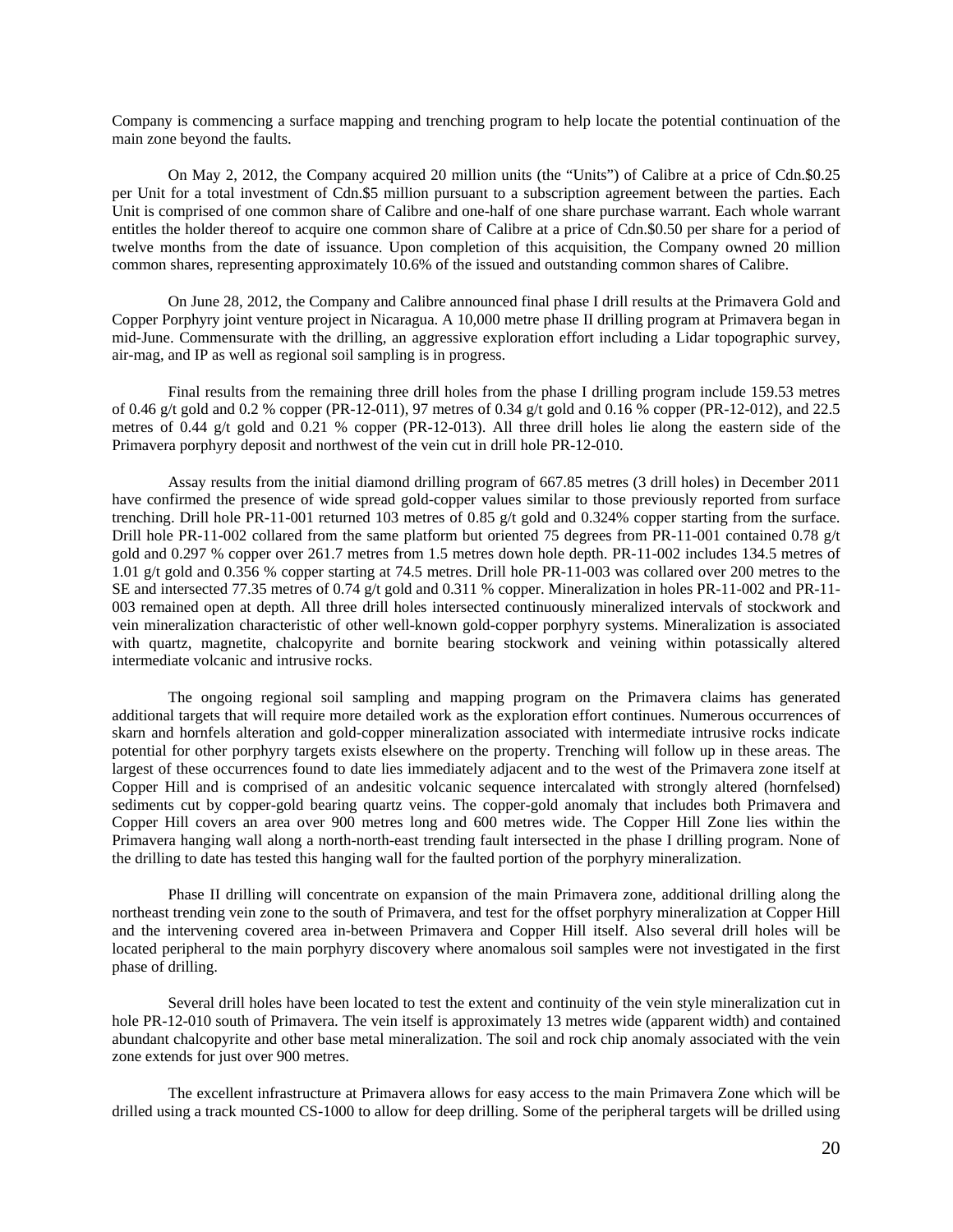a man-portable machine. The drilling is expected to take two to three months to complete in the area of Primavera itself while the geophysical surveys and sampling program will soon be finished. In all likelihood the drilling program will include some additional targets that have begun to emerge from the regional exploration effort.

#### *Trebol and Pavon properties*

On April 9, 2012, the Company and Radius announced that the two companies had entered into a binding letter agreement pursuant to which the Company agreed, among other things, to acquire a 100% interest in the Trebol and Pavon gold properties in Nicaragua in consideration of Cdn.\$20 million, payable in 4,815,894 common shares of B2Gold (calculated at a price per share of Cdn.\$4.15 based on the volume weighted average price of B2Gold's common shares on the TSX for the ten trading days immediately preceding the date of the letter agreement). In addition, the Company has agreed to make contingent payments to Radius of \$10 per ounce of gold on 40% of any proven and probable mineral reserves in excess of 500,000 ounces (on a 100% basis) on the Trebol property. Based on a previous joint venture agreement with Radius, the Company had earned a 60% interest in the Trebol and Pavon properties by expending a total of \$4 million on exploration, resulting in a 60% - 40% B2Gold – Radius joint venture. The parties entered into a definitive share purchase agreement dated July 24, 2012 and completed the transaction on August 10, 2012.

In connection with the transaction, the Company and Radius terminated all other aspects of the existing option and joint venture arrangements entered into between the parties in December 2009 in respect of the Trebol, Pavon and San Pedro exploration properties.

The Company and Radius have also entered into a joint venture agreement on 60% - 40% basis with respect to each of the San Jose and La Magnolia properties in Nicaragua and continue jointly exploring the properties with the Company and Radius contributing 60% and 40% respectively, of the exploration expenditures of each joint venture.

Under IFRS, the actual measurement date of the purchase price occurs on the date the consideration is paid. Consequently, for accounting purposes, the acquisition cost of the Trebol and Pavon properties was \$16.9 million, consisting of \$16.8 million, the fair value of 4,815,894 B2Gold shares issued on August 10, 2012 at Cdn.\$3.46 per share (the closing share price of B2Gold shares on August 10, 2012), plus B2Gold transaction costs of \$0.1 million.

#### *Cebollati*

Exploration activities at the Cebollati property in Uruguay, during 2012, included detailed trenching work on the main property, the drilling of 2,400 metres in 22 holes, and regional exploration over its claims, including completing a comprehensive airborne magnetic and radiometric geophysical survey.

Detailed trenching contained up to 5.95 g/t gold over 38.90 metres and drilling intersected up to 5.81 g/t over 2.55 metres. The work done in 2012 indicated the mineralization occurs in a series of shallowly plunging pipe shaped bodies. Exploration in 2013 will focus on detailed mapping and re-logging of existing holes to determine the down plunge direction of mineralization. Further drilling will depend on the results of the detailed work.

#### *Mocoa*

At the 100% owned Mocoa copper molybdenum deposit the Company has resumed exploration work with the completion of two diamond drill holes totaling 1351.30 metres in the main zone and surface mapping and geochemical sampling of the entire 11,391 hectare property.

It was the first drilling since 2008 when the Company drilled 5,123 metres and was successful to confirm previous drilling and expand copper-molybdenum mineralization to the north. The limited amount of infill drilling conducted by the Company in 2008 showed a good degree of continuity of mineralization. The step out holes drilled to the north and northeast as part of the 2008 drill program indicate the Mocoa Cu-Mo mineralization remains open to the north, northeast and to depth.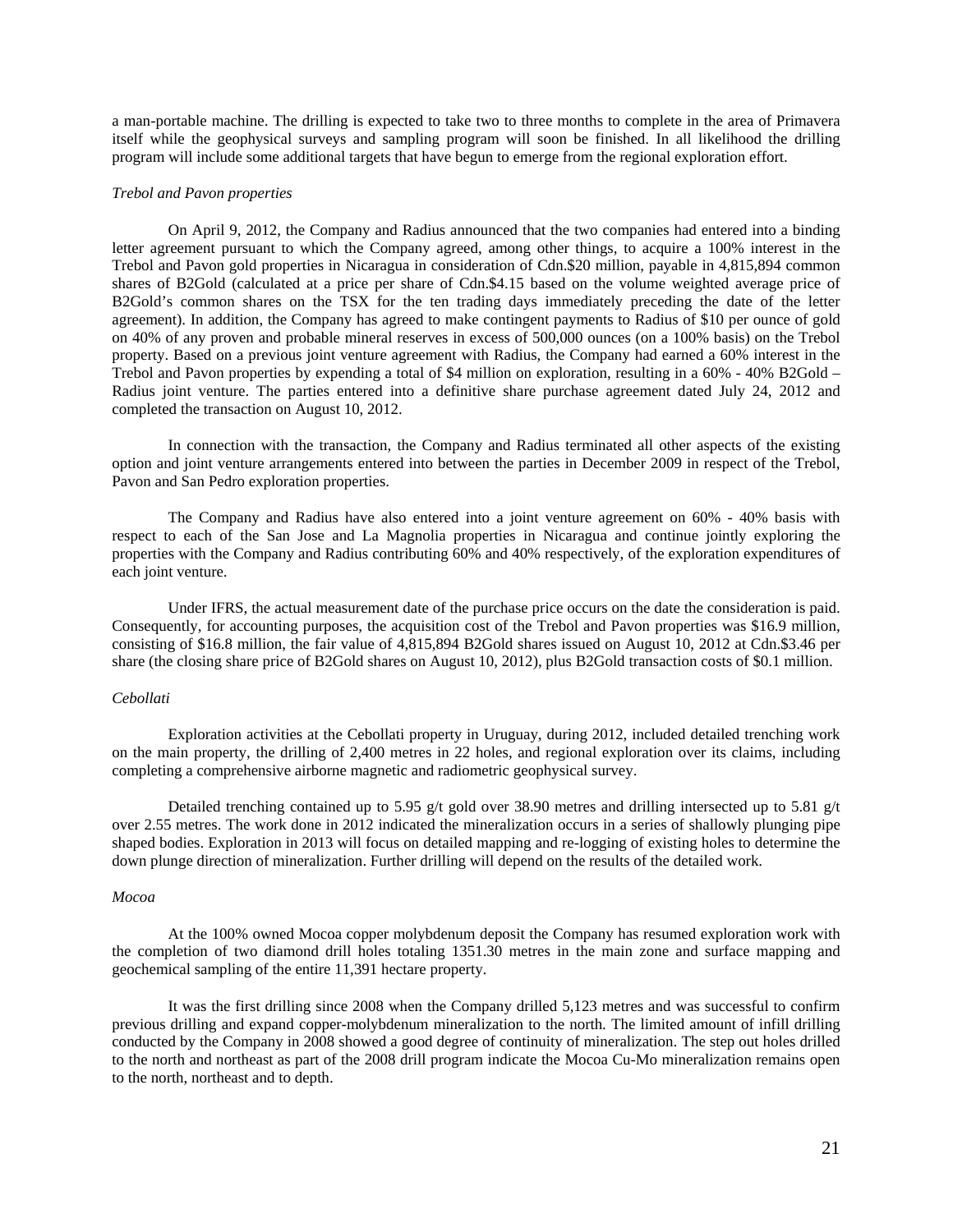The 2012 hole MC12DH041/41A was a step-out 150 metres to the north of 2008 drilling and was successful in showing the Cu-Mo mineralization continued further to the north and northeast. This hole cored good copper and lesser molybdenum mineralization in potassic-altered dacite porphyry and volcanics with assays returning 387.5 metres at 0.48% Cu and 0.015% Mo from 616.00 metres to the end of the hole at 1003.50 metres including 272.50 metres at 0.58% Cu and 0.017% Mo from 731.00 metres to 1003.50 metres. The deposit remains open to the north, northeast and to depth.

Pre B2Gold diamond drilling at the Mocoa property consisted of 18,321 metres in 31 holes conducted by the United Nations and Ingeominas in the late 1970's to early 1980's resulted in the delineation of a non-National Instrument 43-101 compliant historical resource of 306 million tonnes at 0.37% Cu and 0.061% Mo including an open pit resource of 165 million tonnes at 0.40% Cu and 0.065% Mo.

Work planned in 2013 comprises detailed surface mapping and geochemistry in the north and northeast extensions of the deposit area.

### **CRITICAL ACCOUNTING ESTIMATES**

Full disclosure of the Company's accounting policies in accordance with IFRS can be found in Note 3 of its audited consolidated financial statements as at December 31, 2012. Management considers the following policies to be the most critical in understanding the judgments that are involved in the preparation of the Company's consolidated financial statements and the uncertainties that could impact its results of operations, financial condition and cash flows:

- Ore reserve and resource estimates;
- Exploration and evaluation expenditures;
- Mine restoration provisions; and
- Deferred income taxes.

#### *Ore reserve and resource estimates*

Ore reserves are estimates of the amount of ore that can be economically and legally extracted from the Company's mining properties. The Company estimates its ore reserves and a mineral resource based on information compiled by appropriately qualified persons relating to the geological data on the size, depth and shape of the ore body, and requires complex geological judgments to interpret the data. The estimation of recoverable reserves is based upon factors such as estimates of foreign exchange rates, commodity prices, future capital requirements, and production costs along with geological assumptions and judgments made in estimating the size and grade of the ore body. Changes in the reserve or resource estimates may impact the carrying value of mining interests, mine restoration provisions, recognition of deferred tax assets, and depreciation and amortization charges.

#### *Exploration and evaluation expenditures*

The application of the Company's accounting policy for exploration and evaluation expenditures requires judgment in determining whether it is likely that future economic benefits are likely either from future exploitation or sale or where activities have not reached a stage which permits a reasonable assessment of the existence of reserves. The Company's cost deferral policy requires management to make certain estimates and assumptions about future events or circumstances, in particular whether an economically viable extraction operation can be established. Estimates and assumptions made may change if new information becomes available. If, after an expenditure is capitalized, information becomes available suggesting that the recovery of expenditure is unlikely, the amount capitalized is written off in the statement of operations in the period when the new information becomes available.

### *Mine restoration provisions*

The Company's mining and exploration activities are subject to various laws and regulations governing the protection of the environment. Significant judgments and estimates are made when estimating the nature and costs associated with mine restoration provisions. Due to the nature of mine closure plans, cash expenditures are expected to occur over a significant period of time with the majority of the expenditures expected to occur in the years from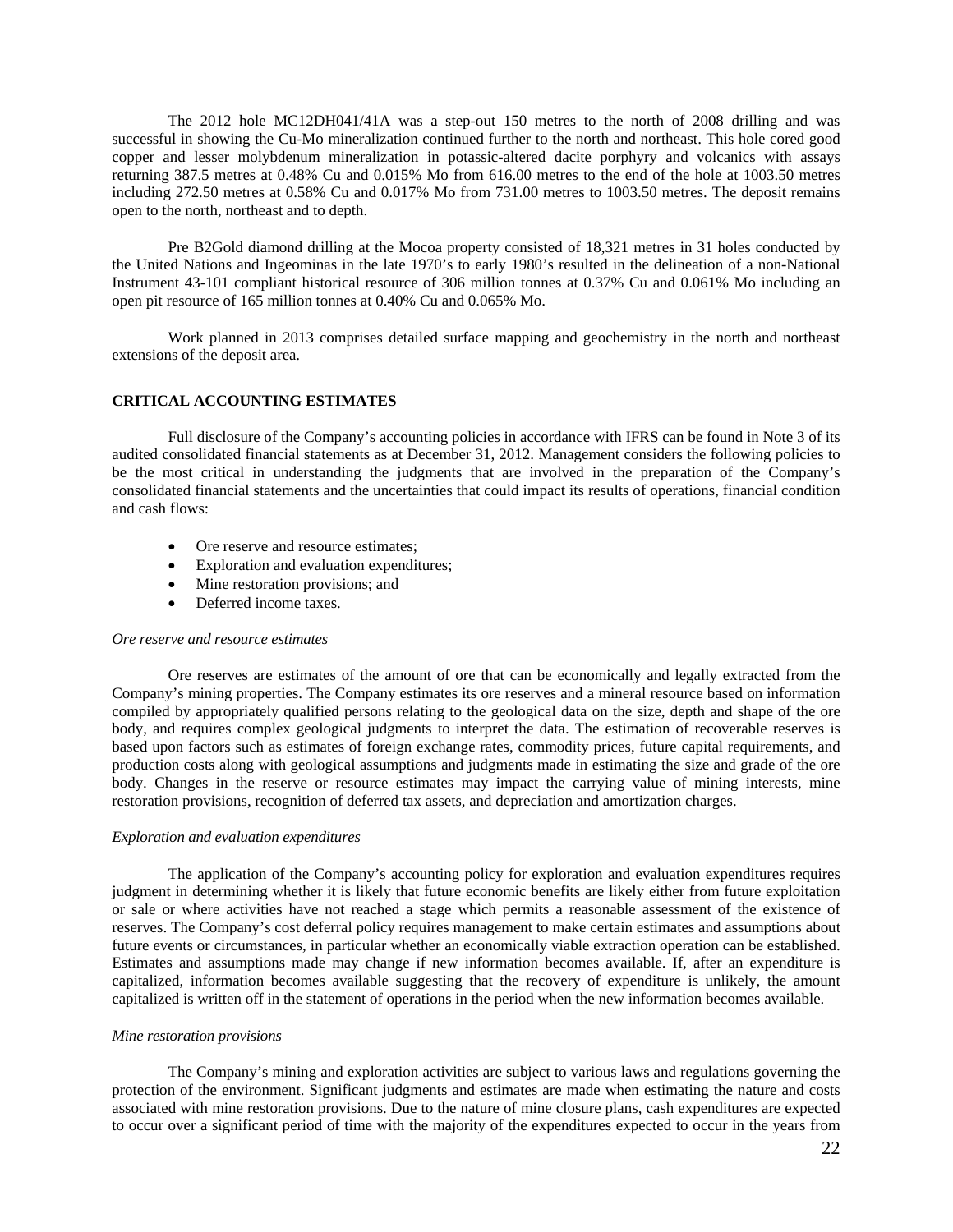2018 to 2023. When considering the effect of the extended time period over which costs are expected to be incurred, combined with the estimated discount rate and inflation factors, the fair value of the mine restoration provisions could materially change from period to period due to changes in the underlying assumptions.

### *Deferred income taxes*

The Company is periodically required to estimate the tax basis of assets and liabilities. Where applicable tax laws and regulations are either unclear or subject to varying interpretations, it is possible that changes in these estimates could occur that materially affect the amounts of deferred income tax assets and liabilities recorded in the financial statements. Changes in deferred tax assets and liabilities generally have a direct impact on earnings in the period that the changes occur.

Each period, the Company evaluates the likelihood of whether some portion or all of each deferred tax asset will not be realized. This evaluation is based on historic and future expected levels of taxable income, the pattern and timing of reversals of taxable temporary timing differences that give rise to deferred tax liabilities, and tax planning initiatives. Levels of future taxable income are affected by, among other things, market gold prices, production costs, quantities of proven and probable gold reserves, interest rates and foreign currency exchange rates.

## **RECENT ACCOUNTING PRONOUNCEMENTS**

#### *Financial Instruments: Classification and Measurement – IFRS 9*

This is the first part of a new standard on classification and measurement of financial assets that will replace IAS 39, "Financial Instruments: Recognition and Measurement". IFRS 9 has two measurement categories: amortized cost and fair value. All equity instruments are measured at fair value. A debt instrument is recorded at amortized cost only if the entity is holding it to collect contractual cash flows and the cash flows represent principal and interest. Otherwise it is measured at fair value with changes in fair value through profit or loss. In addition, this new standard has been updated to include guidance on financial liabilities and de-recognition of financial instruments. This standard is effective for years beginning on or after January 1, 2015. The extent of the impact of adoption of IFRS 9 has not yet been determined.

## *Consolidated Financial Statements – IFRS 10*

This standard establishes control as the basis for an investor to consolidate its investee; it defines control as an investor's power over the investee with exposure, or rights, to variable returns from the investee and the ability to affect the investor's return through its power over the investee. This standard is effective for years beginning on or after January 1, 2013. The extent of the impact of adoption of IFRS 10 has not yet been determined.

### *Joint Arrangements – IFRS 11*

This standard replaces the guidance in IAS 31 Interests in Joint Ventures. Under IFRS 11, joint arrangements are classified as either joint operations (the Company presently does not have any joint operations) or joint ventures. Joint venture entities are now accounted for using the equity method.

Upon application of IFRS 11, entities which had previously accounted for joint ventures using proportionate consolidation shall collapse the proportionately consolidated net asset value into a single investment balance at the beginning of the earliest period presented. The investment's opening balance is tested for impairment in accordance with IAS 28 and IAS 36 "Impairment of Assets".

Any impairment losses are recognized as an adjustment to opening retained earnings at the beginning of the earliest period presented. The Company intends to adopt IFRS 11 in its financial statements for the annual period beginning on January 1, 2013. The Company does not expect IFRS 11 to have a material impact on the consolidated financial statements.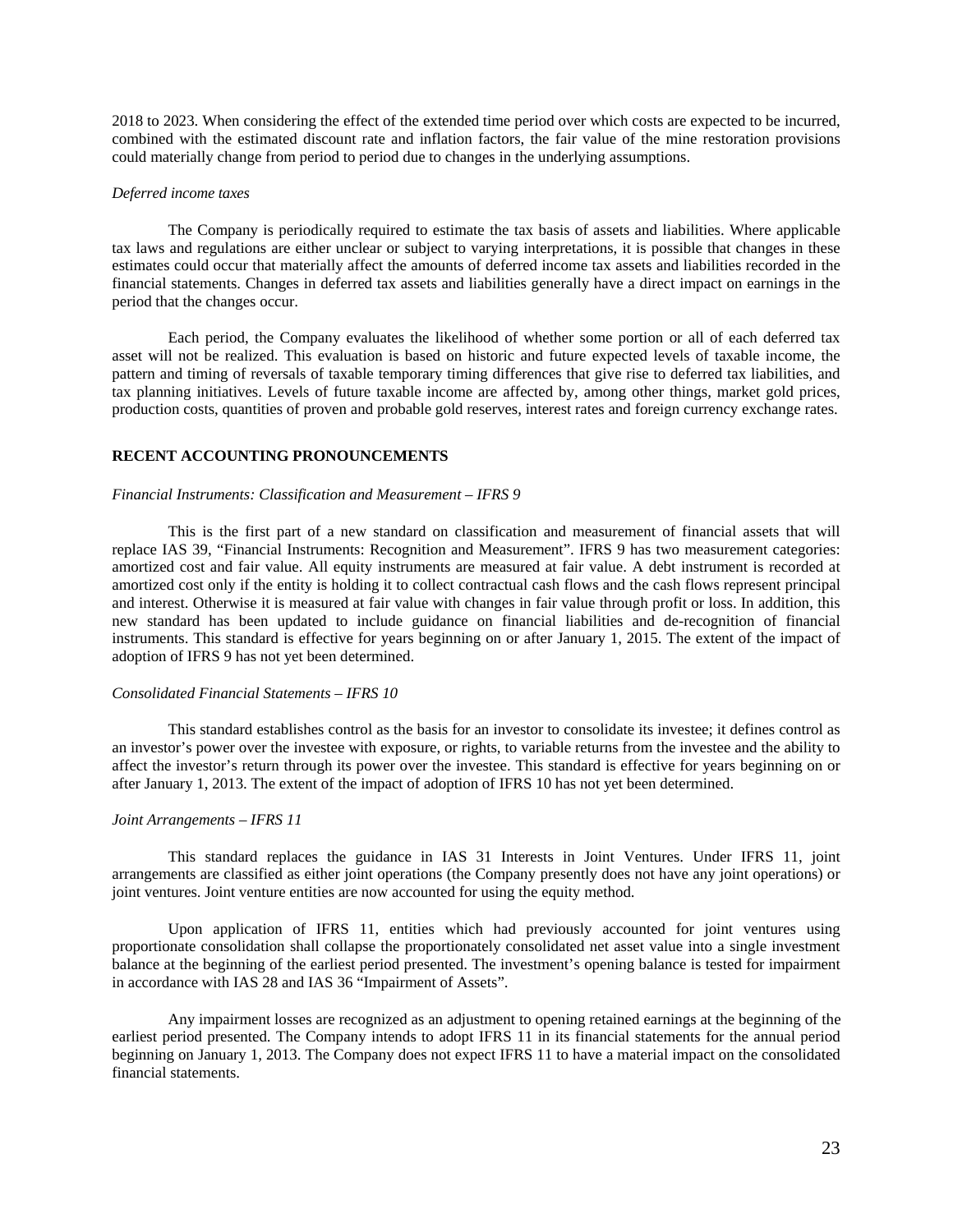## *Disclosure of Interests in Other Entities – IFRS 12*

This IFRS shall be applied by companies with an interest in subsidiaries, joint arrangements, associates or unconsolidated structured entities. The application of this standard intends to enable users of the financial statements to evaluate the nature of and risks associated with its interests in other entities, and the effects of those interests on its financial position, financial performance and cash flows. Companies will be required to disclose information about significant judgments and assumptions made in determining the control of another entity, the joint control of an arrangement or significant influence over another entity and the type of joint arrangement when the arrangement has been structured through a separate vehicle. This standard is effective for years beginning on or after January 1, 2013. The Company does not expect IFRS 12 to have a material impact on the consolidated financial statements.

#### *Fair value measurement – IFRS 13*

This IFRS aims to improve consistency and reduce complexity by providing a precise definition of fair value and a single source of fair value measurement and disclosure requirements for use across IFRS. The requirements do not extend the use of fair value accounting but provide guidance on how it should be applied where its use is already required or permitted by other standards within IFRS. This standard is effective for years beginning on or after January 1, 2013. The extent of the impact of adoption of IFRS 13 has not yet been determined.

### *Stripping Costs in the Production Phase of a Surface Mine – IFRIC 20*

This interpretation applies to waste removal costs that are incurred in open pit mining activity during the production phase of the mine. Recognition of a stripping activity asset requires the asset to be related to an identifiable component of the ore body. Stripping costs that relate to inventory produced should be accounted for as a current production cost in accordance with IAS 2, "Inventories". Stripping costs that generate a benefit of improved access and meet the definition of an asset should be accounted for as an addition to an existing asset. Existing stripping costs on the balance sheet at transition that do not relate to a specific ore body should be written off to opening retained earnings. The stripping activity asset shall be depreciated on a systematic basis, over the expected useful life of the identified component of the ore body that becomes more accessible as a result of the stripping activity. This interpretation is effective for years beginning on or after January 1, 2013. The Company does not expect IFRIC 20 to have a material impact on the consolidated financial statements as the Company currently applies comparable principles to those found in this interpretation.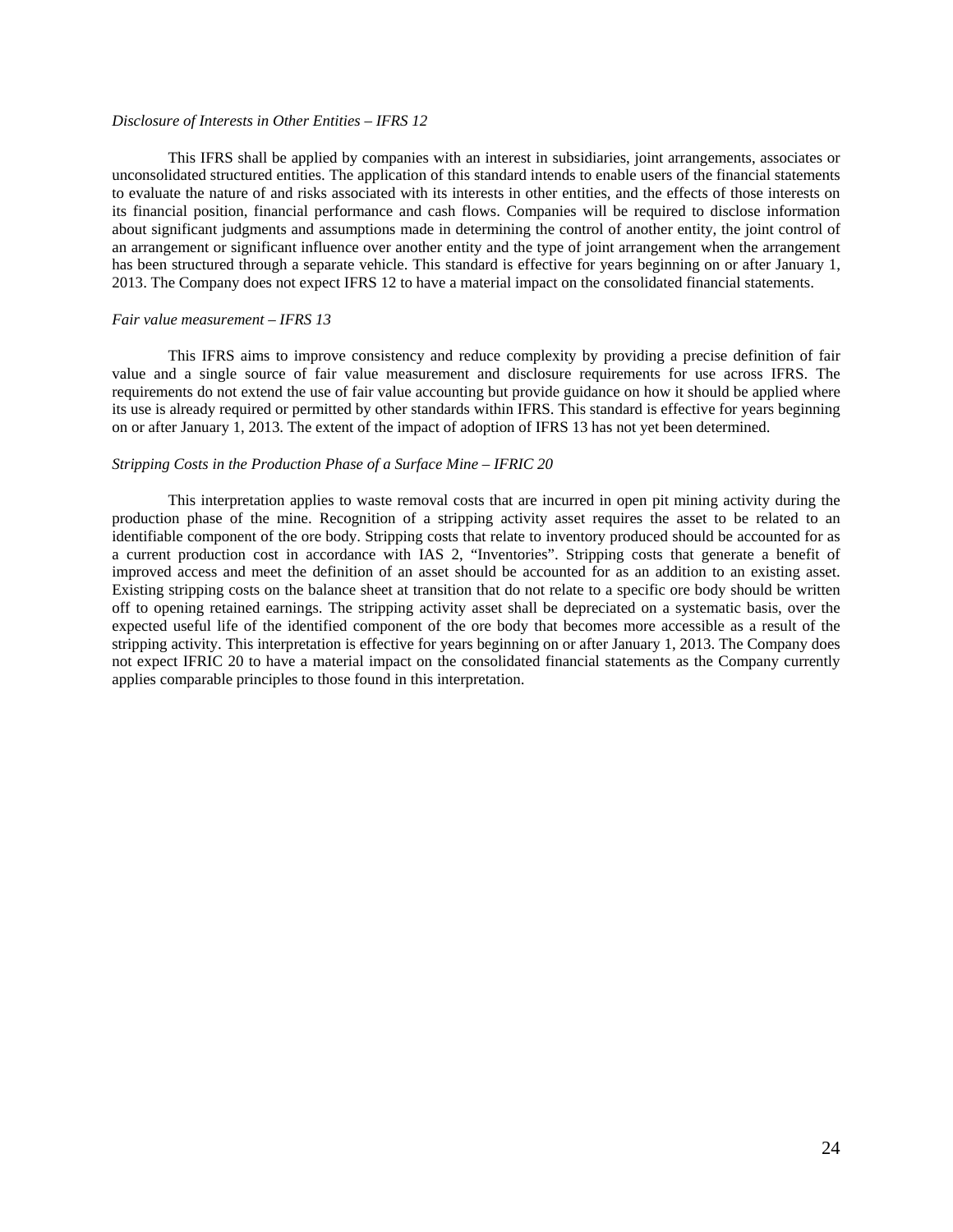## **RISKS AND UNCERTAINTIES**

*The exploration and development of natural resources are highly speculative in nature and are subject to significant risks. The risk factors noted below do not necessarily comprise all those faced by the Company. The Company is faced with a number of other risk factors, including these described under the "Risk Factors" section in its Annual Information Form for the year ended December 31, 2012, available under the Company's profile on SEDAR at www.sedar.com. Additional risks and uncertainties not presently known to the Company or that the Company currently considers immaterial may also impair the business, operations and future prospects of the Company. If any of the following risks actually occur, the business of the Company may be harmed and its financial condition and results of operations may suffer significantly.* 

#### *Exploration, Development and Operating Risks*

Mining operations generally involve a high degree of risk. The Company's operations are subject to all the hazards and risks normally encountered in the exploration, development and production of gold, including unusual and unexpected geologic formations, seismic activity, rock bursts, cave-ins, flooding, pit wall failure and other conditions involved in drilling and removal of material, any of which could result in damage to, or destruction of, mines and other producing facilities, damage to life or property, environmental damage and possible legal liability. Although the Company believes that adequate measures to minimize risk are being taken, milling operations are subject to hazards such as fire, equipment failure or failure of retaining dams around tailings disposal areas which may result in environmental pollution and consequent liability.

The exploration for and development of mineral deposits involves significant risks which even a combination of careful evaluation, experience and knowledge may not eliminate. While the discovery of an ore body may result in substantial rewards, few properties that are explored are ultimately developed into producing mines and no assurance can be given that minerals will be discovered in sufficient quantities or having sufficient grade to justify commercial operations or that funds required for development can be obtained on a timely basis. Major expenses may be required to locate and establish mineral reserves, to develop metallurgical processes and to construct mining and processing facilities at a particular site. It is impossible to ensure that the exploration or development programs planned by the Company will result in a profitable commercial mining program. The economics of developing gold and other mineral properties are affected by many factors including the cost of operations, variations of the grade of ore mined, fluctuations in the price of gold or other minerals produced, costs of processing equipment and such other factors as government regulations, including regulations relating to royalties, allowable production, importing and exporting of minerals and environmental protection. The exact effect of these factors cannot be accurately predicted but the combination of these factors may result in the Company not receiving an adequate return on invested capital.

There is no certainty that the expenditures made by the Company towards the search for and evaluation of mineral deposits will result in discoveries or development of commercial quantities of ore.

#### *Foreign Countries and Mining Risks*

The Company's production activities are currently conducted in Nicaragua and, as such, the Company's operations are exposed to various levels of political, economic and other risks and uncertainties. These risks and uncertainties vary from country to country and include, but are not limited to, terrorism, hostage taking, military repression, extreme fluctuations in currency exchange rates, high rates of inflation, labour unrest, the risks of war or civil unrest, expropriation and nationalization, uncertainty as to the outcome of any litigation in foreign jurisdictions, uncertainty as to enforcement of local laws, renegotiation or nullification of existing concessions, licences, permits and contracts, illegal mining, changes in taxation or royalty policies, restrictions on foreign exchange and repatriation, and changing political conditions, currency controls and governmental regulations that favour or require the awarding of contracts to local contractors or require foreign contractors to employ citizens of, or purchase supplies from, a particular jurisdiction.

The Company has interests in exploration/development properties that are located in developing countries, including Namibia, Nicaragua and Colombia, and the mineral exploration and mining activities of the Company may be affected in varying degrees by political instability and government regulations relating to foreign investment and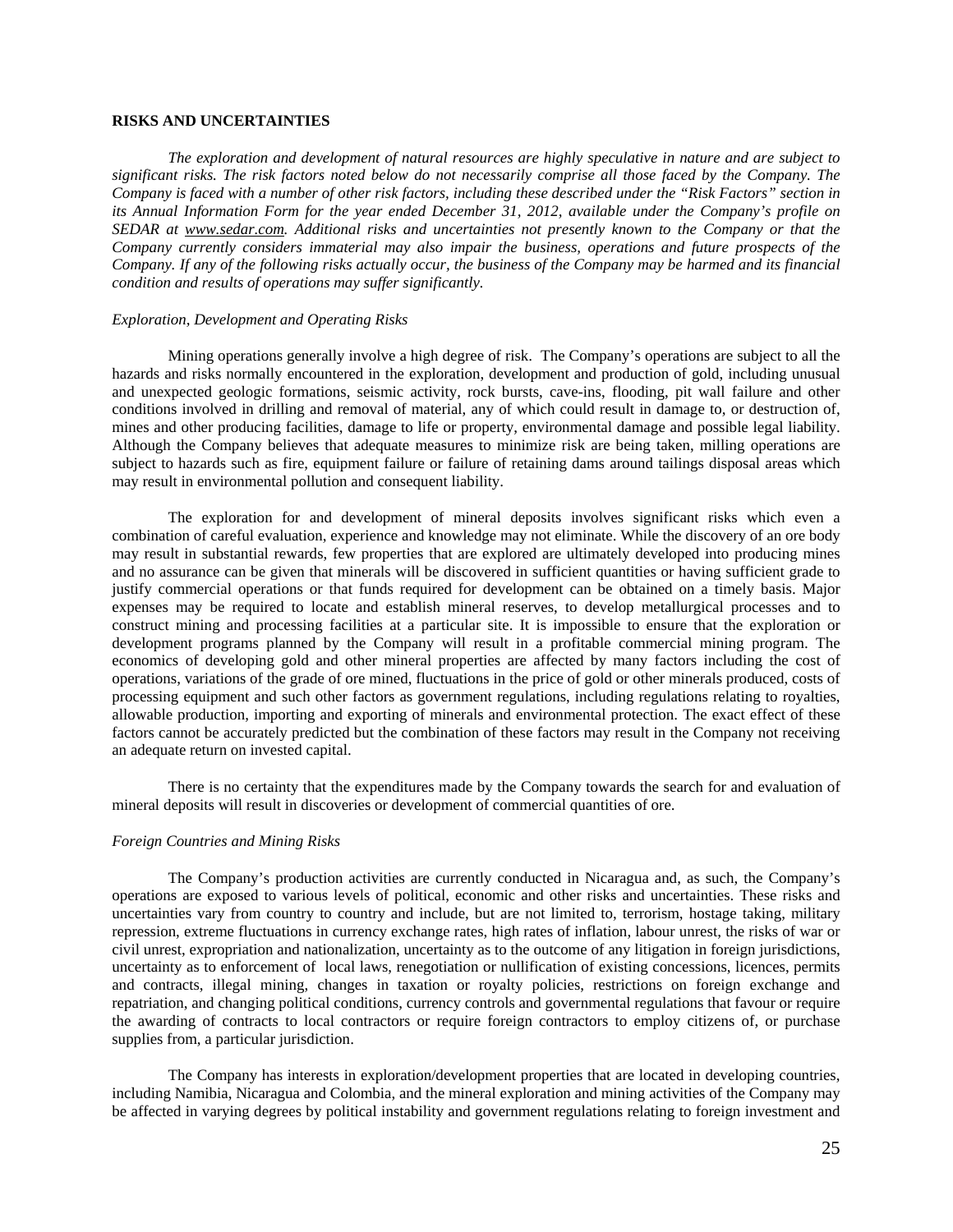the mining industry. Changes, if any, in mining or investment policies or shifts in political attitude in Namibia, Nicaragua or Colombia may adversely affect the Company's operations or profitability. Operations may be affected in varying degrees by government regulations with respect to, but not limited to, restrictions on production, price controls, export controls, currency remittance, income taxes, royalties, expropriation of property, foreign investment, maintenance of claims, environmental legislation, land use, land claims of local people, water use and mine safety.

Failure to comply with applicable laws, regulations, and permitting requirements may result in enforcement actions there under, including orders issued by regulatory or judicial authorities causing operations to cease or be curtailed, and may include corrective measures requiring capital expenditures, installation of additional equipment, or remedial actions. Parties engaged in mining operations may be required to compensate those suffering loss or damage by reason of the mining activities and may have civil or criminal fines or penalties imposed for violations of applicable laws or regulations. Amendments to current laws, regulations and permits governing operations and activities of mining companies, or more stringent implementation thereof, could have a material adverse impact on the Company and cause increases in capital expenditures or production costs or reduction in levels of production at producing properties or require abandonment or delays in development of new mining properties.

The occurrence of these various factors and uncertainties cannot be accurately predicted and could have an adverse effect on the Company's business, financial condition and results of operations.

#### *Property Interests*

The ability of the Company to carry out successful mineral exploration and development activities and mining operations will depend on a number of factors. No guarantee can be given that the Company will be in a position to comply with all conditions and obligations, or to require third parties to comply with their obligations with respect to such properties. Furthermore, while it is common practice that permits and licenses may be renewed, extended or transferred into other forms of licenses appropriate for ongoing operations, no guarantee can be given that a renewal, extension or a transfer will be granted to the Company or, if they are granted, that the Company will be in a position to comply with all conditions that are imposed. A number of the Company's interests are the subject of pending applications to register assignments, extend the term, increase the area or to convert licenses to concession contracts and there is no assurance that such applications will be approved as submitted.

The Company is satisfied, based on due diligence conducted by the Company, that its interests in the properties are valid and exist. There can be no assurances, however, that the interests in the Company's properties are free from defects or that the material contracts between the Company and a foreign government or the entities owned or controlled by it will not be unilaterally altered or revoked. There is no assurance that such rights and title interests will not be revoked or significantly altered to the detriment of the Company. There can be no assurances that the Company's rights and title interests will not be challenged or impugned by third parties. The Company's interests in properties may be subject to prior unregistered agreements or transfers and title may be affected by undetected defects or governmental actions.

Certain of the Company's property interests are also the subject of joint ventures that give the Company the right to earn an interest in the properties. To maintain a right to earn an interest in the properties, the Company may be required to make certain expenditures in respect of the property maintenance by paying government claim and other fees. If the Company fails to make the expenditures or fails to maintain the properties in good standing, the Company may lose its right to such properties and forfeit any funds expended to such time.

### *Commodity Prices*

The profitability of the Company's operations will be dependent upon the market price of mineral commodities. Mineral prices fluctuate widely and are affected by numerous factors beyond the control of the Company. The level of interest rates, the rate of inflation, world supply of mineral commodities, consumption patterns, sales of gold by central banks, forward sales by producers, production, industrial and jewellery demand, speculative activities and stability of exchange rates can all cause significant fluctuations in prices. Such external economic factors are in turn influenced by changes in international investment patterns, monetary systems and political developments. The prices of mineral commodities have fluctuated widely in recent years. Current and future price declines could cause commercial production to be impracticable.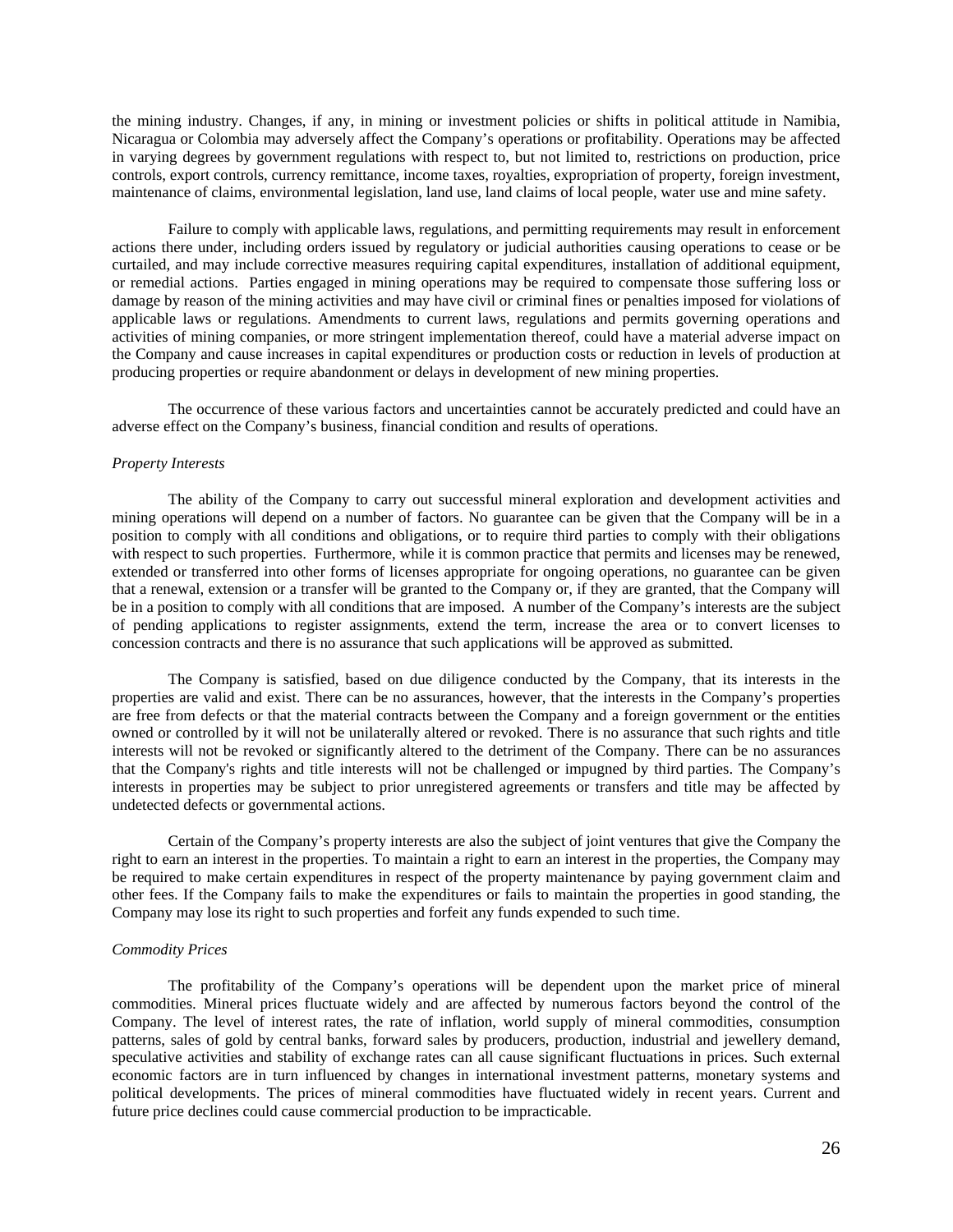The Company's revenues and earnings also could be affected by the prices of other commodities such as fuel and other consumable items, although to a lesser extent than by the price of gold. The prices of these commodities are affected by numerous factors beyond the Company's control.

#### *Credit risk*

As at December 31, 2012, \$17.7 million of the Company's value-added and other tax receivables were due from the Nicaraguan tax authority. Nicaraguan tax regulations allow taxpayers to: (a) request that refundable tax credits be used to offset other tax obligations or (b) request a cash refund. The regulations provide a specific process for obtaining approval, including required documentation and other information that needs to be reviewed by the Nicaraguan tax administration. However, the regulations do not provide a specific time frame for the tax administration to complete their approval process. The Company is following the process to request authorization to use excess tax credits to offset other tax obligations. The Company has successfully obtained such type of approvals in the past and the tax administration is currently processing approvals related to outstanding credits of the Company. However, in 2011, the approval process by the tax administration has become less efficient as a result of changes in key personnel (at the tax administration) along with a series of new policies to scrutinize requests for refunds and other mechanisms for compensation of excess credits, delaying the process for the Company to use its tax credits to offset other tax obligations.

#### *Currency Risks*

The Company's operations in foreign countries are subject to currency fluctuations and such fluctuations may materially affect the Company's financial position and results. The Company reports its financial results in United States dollars and incurs expenses in United States dollars, Canadian dollars, Nicaraguan córdobas, Philippine pesos (commencing January 16, 2013), Colombian pesos, and Namibian dollars. As the exchange rates between the Canadian dollar, Nicaraguan córdoba, Philippine peso, Colombian peso, and Namibian dollar fluctuate against the United States dollar, the Company will experience foreign exchange gains and losses. The exchange rate between the córdoba and the United States dollar varies according to a pattern set by the Nicaraguan Central Bank. The córdoba has been annually devalued versus the United States dollar by means of a crawling peg mechanism which currently stands at approximately 5%. All of the Company's gold production activities are currently conducted in Nicaragua.

#### *Environmental Compliance*

The Company's operations are subject to local laws and regulations regarding environmental matters, the abstraction of water, and the discharge of mining wastes and materials. Any changes in these laws could affect the Company's operations and economics. Environmental laws and regulations change frequently, and the implementation of new, or the modification of existing, laws or regulations could harm the Company. The Company cannot predict how agencies or courts in foreign countries will interpret existing laws and regulations or the effect that these adoptions and interpretations may have on the Company's business or financial condition.

The Company may be required to make significant expenditures to comply with governmental laws and regulations. Any significant mining operations will have some environmental impact, including land and habitat impact, arising from the use of land for mining and related activities, and certain impact on water resources near the project sites, resulting from water use, rock disposal and drainage run-off. No assurances can be given that such environmental issues will not have a material adverse effect on the Company's operations in the future. While the Company believes it does not currently have any material environmental obligations, exploration activities may give rise in the future to significant liabilities on the Company's part to the government and third parties and may require the Company to incur substantial costs of remediation. Additionally, the Company does not maintain insurance against environmental risks. As a result, any claims against the Company may result in liabilities the Company will not be able to afford, resulting in the failure of the Company's business. Failure to comply with applicable laws, regulations, and permitting requirements may result in enforcement actions thereunder, including orders issued by regulatory or judicial authorities causing operations to cease or be curtailed, and may include corrective measures requiring capital expenditures, installation of additional equipment, or remedial actions. Parties engaged in exploration operations may be required to compensate those suffering loss or damage by reason of the exploration activities and may have civil or criminal fines or penalties imposed for violations of applicable laws or regulations and, in particular, environmental laws.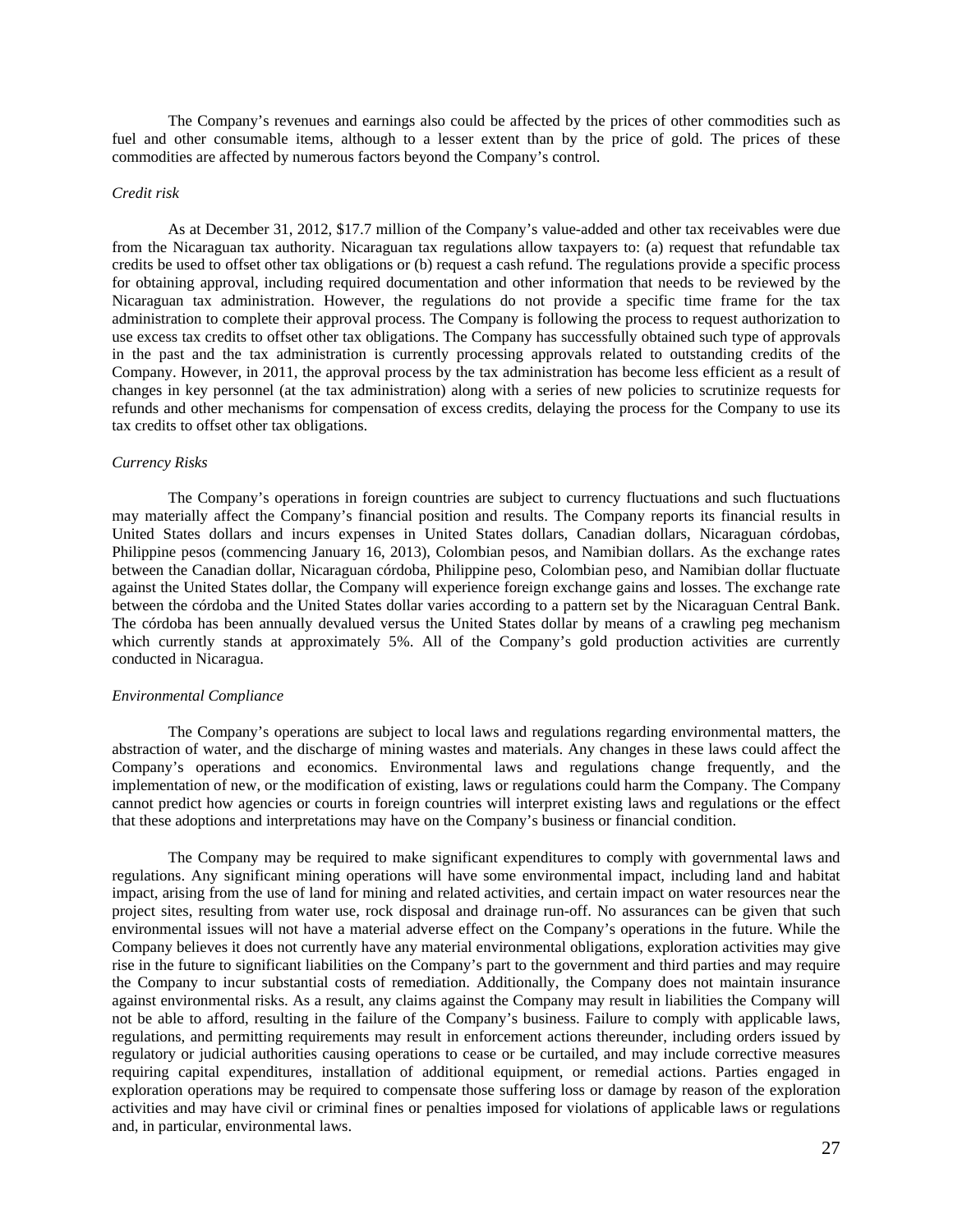Amendments to current laws, regulations and permits governing operations and activities of exploration companies, or more stringent implementation thereof, could have a material adverse impact on the Company and cause increases in expenditures and costs or require abandonment or delays in developing new mining properties.

### **INTERNAL CONTROLS**

National Instrument 52-109 requires public companies in Canada to submit interim and annual certificates relating to the design of internal control over financial reporting ("ICFR") and an annual certificate that includes evaluating the effectiveness of ICFR. The Company's ICFR is designed to provide reasonable assurance regarding the reliability of financial reporting and the preparation of financial statements for external purposes in accordance with IFRS. Management is responsible for establishing and maintaining ICFR. The Company has continued to use the Commission of Sponsoring Organizations of the Treadway Commission (COSO) framework as the basis for designing its ICFR. Due to its inherent limitations, ICFR may not prevent or detect misstatements on a timely basis as such systems can only be designed to provide reasonable as opposed to absolute assurance. Also, projections of any evaluation of the effectiveness of ICFR to future periods are subject to the risk that the controls may become inadequate because of changes in conditions, or that the degree of compliance with the policies or procedures may deteriorate. The Company's Chief Executive Officer and Chief Financial Officer have each evaluated the effectiveness of the Company's ICFR as at the end of the period covered by this MD&A and the accompanying consolidated financial statements and have concluded that these controls and procedures are effective.

National Instrument 52-109 also requires public companies in Canada to disclose in their MD&A any change in ICFR during the most recent fiscal quarter that has materially affected, or is reasonably likely to materially affect, ICFR. There were no changes in ICFR during the quarter or year ended December 31, 2012 that materially affected or are reasonably likely to materially affect the Company's ICFR. Disclosure controls and procedures are designed to provide reasonable assurance that all relevant information is gathered and reported to management, including the CEO and CFO, on a timely basis so that appropriate decisions can be made regarding public disclosure. Management, with the participation of the certifying officers, has evaluated the effectiveness of the design and operation, as of December 31, 2012, of the Company's disclosure controls and procedures (as defined by the Canadian Securities Administrators). Based on that evaluation, the certifying officers have concluded that such disclosure controls and procedures are effective and designed to ensure that material information relating to the Company and its subsidiaries is made known to them by others within those entities.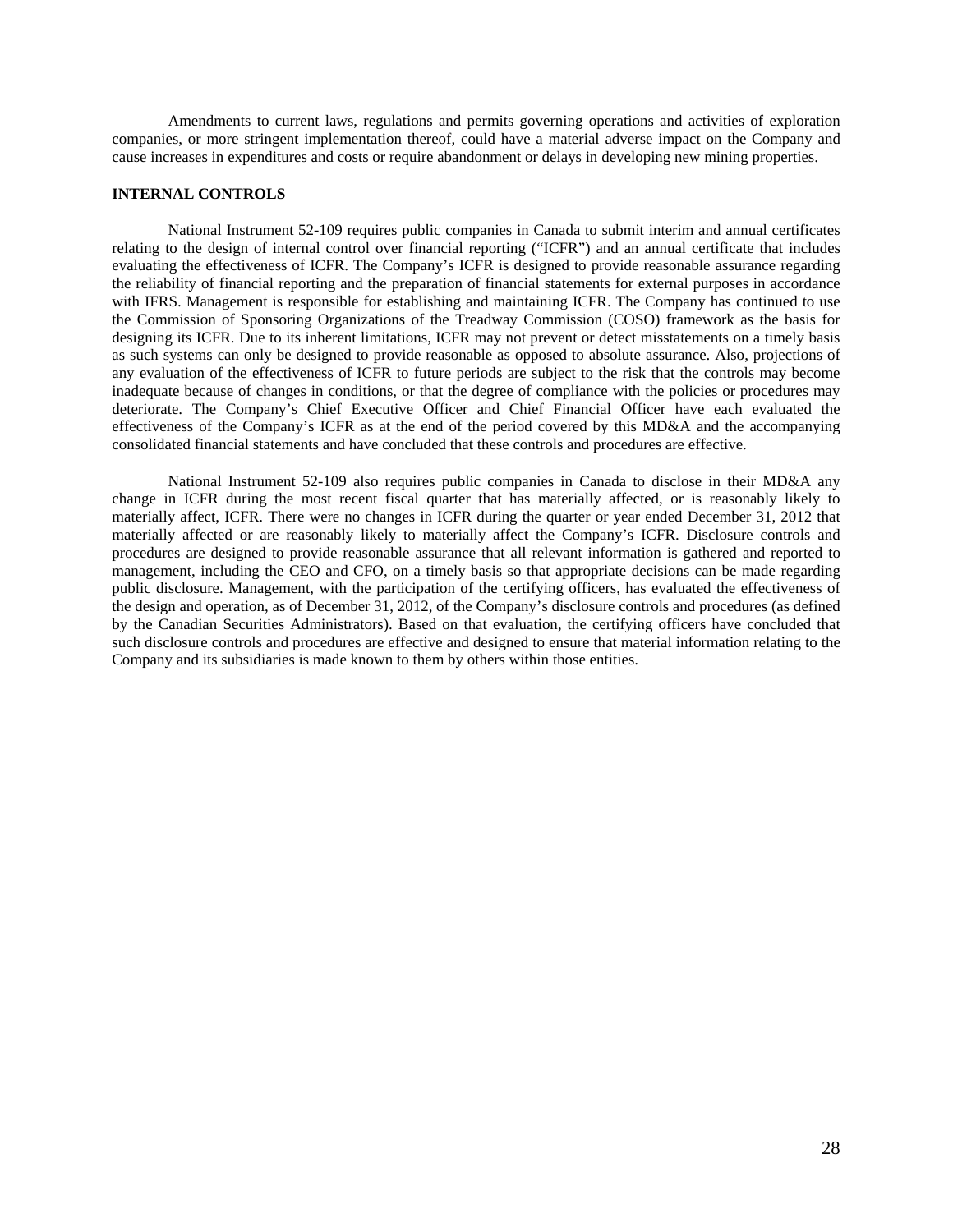# **NON-IFRS MEASURES**

Cash cost per ounce data are intended to provide additional information and should not be considered in isolation or as a substitute for measures of performance prepared in accordance with IFRS.

|                                                                                                                        | Three months ended<br>December 31<br>(unaudited) |                          | <b>Years ended</b><br>December 31<br>(unaudited) |                           |  |
|------------------------------------------------------------------------------------------------------------------------|--------------------------------------------------|--------------------------|--------------------------------------------------|---------------------------|--|
|                                                                                                                        | 2012                                             | 2011                     | 2012                                             | 2011                      |  |
|                                                                                                                        | \$<br>(000's)                                    | \$<br>(000's)            | \$<br>(000's)                                    | \$<br>(000's)             |  |
| Production costs per consolidated financial statements<br>Royalties and production taxes<br>Inventory sales adjustment | 22,506<br>2,366<br>4,254                         | 21,151<br>3,483<br>(136) | 89,504<br>8,503<br>3,111                         | 75,229<br>12,229<br>1,028 |  |
|                                                                                                                        | 29,126                                           | 24,498                   | 101,118                                          | 88,486                    |  |
|                                                                                                                        |                                                  |                          |                                                  |                           |  |
| Gold production (in ounces)                                                                                            | 44,324                                           | 38,808                   | 157,885                                          | 144,604                   |  |
| Total cash costs per ounce of gold production (\$/ounce)                                                               | 657                                              | 632                      | 640                                              | 612                       |  |

Total cash costs per ounce is derived from amounts included in the Consolidated Statement of Operations and include mine site operating costs such as mining, processing, smelting, refining, transportation costs, royalties and production taxes, less silver by-product credits.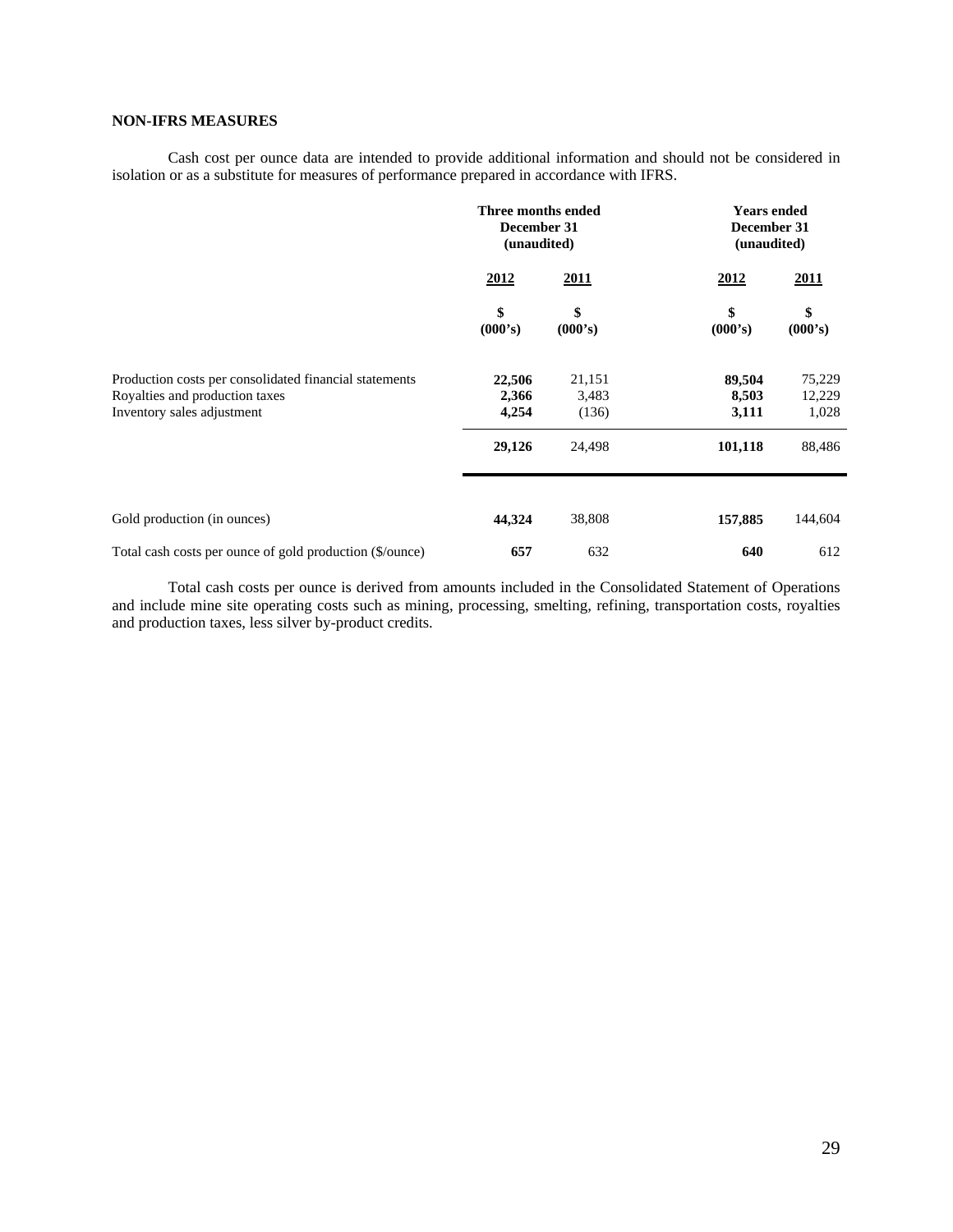## **SUMMARY OF UNAUDITED QUARTERLY RESULTS**

|                                                                                                              | Q <sub>4</sub> | Q3     | Q2     | $\Omega$ | Q <sub>4</sub> | Q3     | $\Omega$ | $\Omega$ |
|--------------------------------------------------------------------------------------------------------------|----------------|--------|--------|----------|----------------|--------|----------|----------|
|                                                                                                              | 2012           | 2012   | 2012   | 2012     | 2011           | 2011   | 2011     | 2011     |
| Gold revenue (\$ in thousands)                                                                               | 70,783         | 67,065 | 57,330 | 63,873   | 66,894         | 50,459 | 54,498   | 53,501   |
| Gold sold (ounces)                                                                                           | 41,627         | 39,668 | 35,860 | 37,853   | 39,557         | 29,672 | 36,030   | 38,754   |
| Average realized gold price<br>( <i>§</i> /ounce)                                                            | 1,700          | 1,691  | 1,599  | 1,687    | 1,691          | 1,701  | 1,513    | 1,381    |
| Gold produced (ounces)                                                                                       | 44,324         | 42,156 | 36,803 | 34,602   | 38,808         | 34,303 | 36,760   | 34,733   |
| Cash operating costs<br>(\$/ounce gold)                                                                      | 604            | 571    | 583    | 587      | 542            | 529    | 507      | 531      |
| Total cash costs (\$/ ounce<br>gold)                                                                         | 657            | 624    | 601    | 680      | 632            | 620    | 586      | 610      |
| Net income for the period $^{(6)}$ (\$ in<br>thousands)                                                      | 10,948         | 14,476 | 11,937 | 14,546   | 20,837         | 9,036  | 15,016   | 11,411   |
| Earnings per share $^{(6)}$ -<br>basic $($ )                                                                 | 0.03           | 0.04   | 0.03   | 0.04     | 0.06           | 0.03   | 0.05     | 0.03     |
| Earnings per share $(6)$ – diluted (\$)                                                                      | 0.03           | 0.04   | 0.03   | 0.04     | 0.06           | 0.03   | 0.05     | 0.03     |
| Cash flows from operating<br>activities (\$ in thousands)<br>- before changes in non-cash<br>working capital | 31,124         | 28,418 | 27,791 | 27,066   | 35,361         | 19,971 | 28,833   | 24,765   |

*(6) Attributable to the shareholders of the Company.* 

# **OUTLOOK**

As outlined above 2012 was a successful and transformative year for B2Gold. The Company set another record for annual gold production from La Libertad and Limon mines in Nicaragua. Our strong operating and financial performance at the mines, robust gold prices, and our lack of gold hedging and minimal debt, combined to leave us in a strong cash position at year end.

Looking forward B2Gold's objective is to continue our strong operating performance and financial results, optimize production at the Limon, La Libertad and Masbate mines and advance our development and exploration projects. In addition the Company will continue our demonstrated commitment to mining responsibly, focusing on safety, environmental protection and social programs at our projects and in the communities in which we work.

The merger with CGA Mining, completed February 1, 2013, immediately adds up to 200,000 ounces of gold production annually, based on their interest in the Masbate producing gold mine in the Philippines\*. B2Gold is now projecting approximately 385,000 ounces of gold production in 2013 from the three mines. With the mining of higher grade ore at La Libertad from the Santa Maria and Jabali pits, and the successful development of the Otjikoto mine in Namibia, currently in construction and scheduled to commence production in the fourth quarter of 2014, the Company is projecting annual production in 2015 of approximately 550,000 ounces of gold.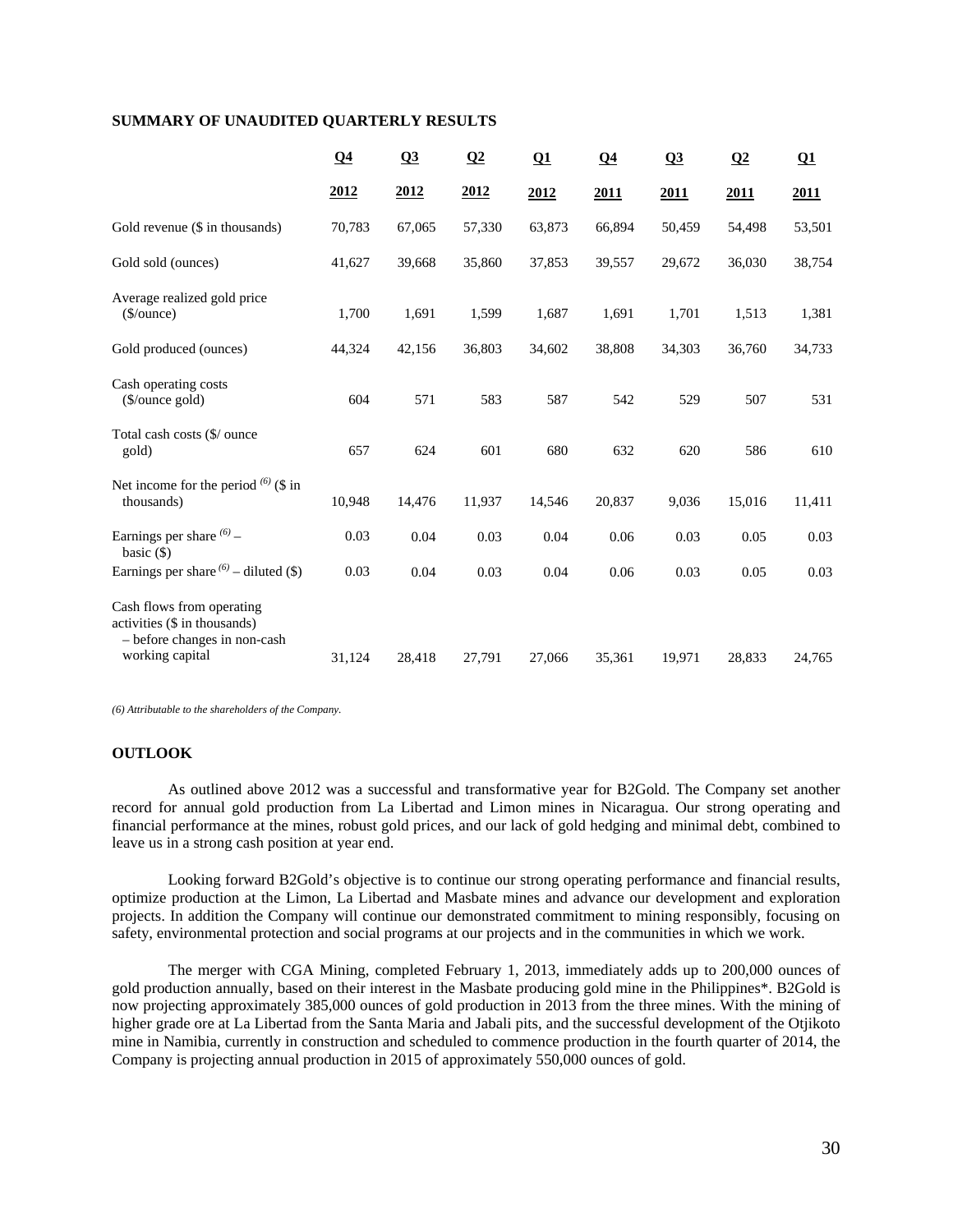Based on current assumptions and the potential development of the Gramalote Project (51% AngloGold Ashanti as manager / 49% B2Gold) our gold production has the potential to reach over 700,000 ounces annually in 2017.

### *Growth Strategy*

Since 2009 B2Gold has completed three acquisitions for assets in Nicaragua, Namibia and the Philippines. Management believes each of these acquisitions was accretive to our shareholders and has excellent expansion and exploration potential. B2Gold benefits from a proven experienced exploration team that has been very successful in discovering gold deposits and adding significant new reserves at existing mines.

Over the last two years B2Gold shares have been one of the best performers in the gold sector. Management believes this is due to the Company's consistent strong operating and financial performance and dramatic growth to date, and in the near term, from existing projects. While all gold producers are leveraged to the gold price, B2Gold's strategy is to remain strongly leveraged to accretive production growth as well.

Unfortunately, the gold sector as a whole has struggled in the markets, despite high gold prices, due to many examples of poor operating performance and lack of credible returns on investments in gold projects.

Management believes that there will be significant acquisition opportunities in this environment for companies with proven technical teams and strong financial performance. While the Company's near term focus is on optimizing production at the mines and developing our existing projects, we will continue to review acquisition opportunities. Our discipline toward acquisitions will continue to be focusing on projects that are accretive to our shareholders based on the existing asset. The Company will not pursue acquisitions that require the hope of exploration success or higher gold prices to be justified or accretive.

In an uncertain time for worldwide financial markets, our priorities are: to continue our strong operating and financial performance, maintain a solid cash position, and focus on developing our growth projects, funding them largely from cash from operations and keeping debt at manageable levels.

We are looking forward to another profitable and successful year in 2013.

\**Based on CGA's public disclosure.* 

### **OUTSTANDING SHARE DATA**

At March 26, 2013 there were 646,105,020 common shares outstanding. In addition, there were 23.1 million stock options outstanding with exercise prices ranging between Cdn.\$0.80 to Cdn.\$4.00 per share, and 1.9 million RSU. More information is disclosed in Note 12 of the Company's December 31, 2012 audited consolidated financial statements.

### **CAUTION ON FORWARD-LOOKING INFORMATION**

This Management's Discussion and Analysis contains forward-looking statements within the meaning of applicable securities laws, which reflect management's expectations regarding the Company's future growth, results of operations (including, without limitation, future production and capital expenditures), performance (both operational and financial) and business prospects (including the timing and development of new deposits and the success of exploration activities) and opportunities. Wherever possible, words such as "plans", "expects" or "does not expect", "budget", "scheduled", "estimates", "forecasts", "anticipate" or "does not anticipate", "believe", "intend" and similar expressions or statements that certain actions, events or results "may", "could", "would", "might" or "will" be taken, occur or be achieved, have been used to identify these forward-looking statements. Although the forward-looking statements contained in this Management's Discussion and Analysis reflect management's current beliefs based upon information currently available to management and based upon what management believes to be reasonable assumptions, the Company cannot be certain that actual results will be consistent with these forward-looking statements. A number of factors could cause actual results, performance, or achievements to differ materially from the results expressed or implied in the forward-looking statements including